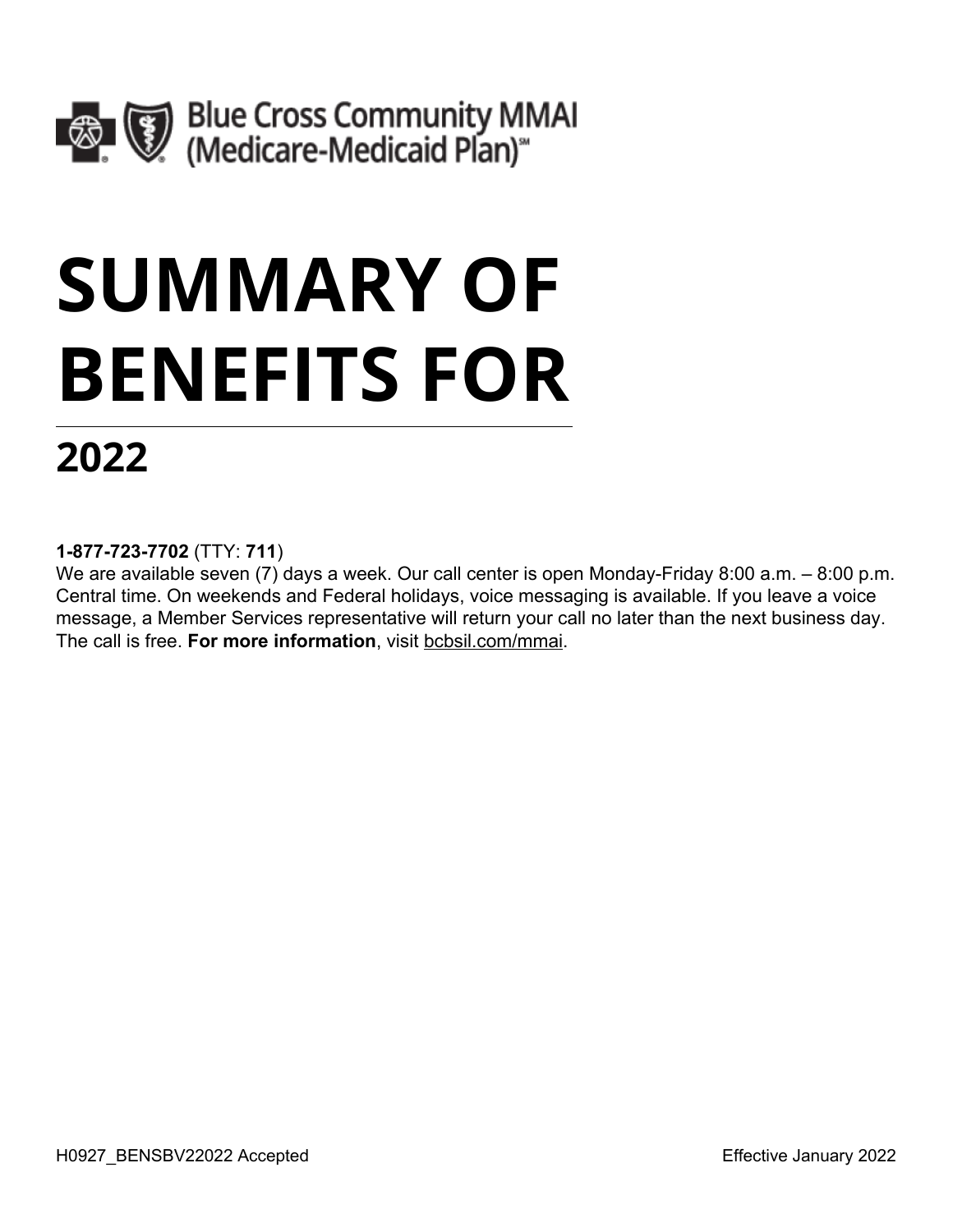#### **Introduction**

?

This document is a brief summary of the benefits and services covered by Blue Cross Community MMAI. It includes answers to frequently asked questions, important contact information, an overview of benefits and services offered, and information about your rights as a member of Blue Cross Community MMAI. Key terms and their definitions appear in alphabetical order in the last chapter of the *Member Handbook*.

#### **Table of Contents**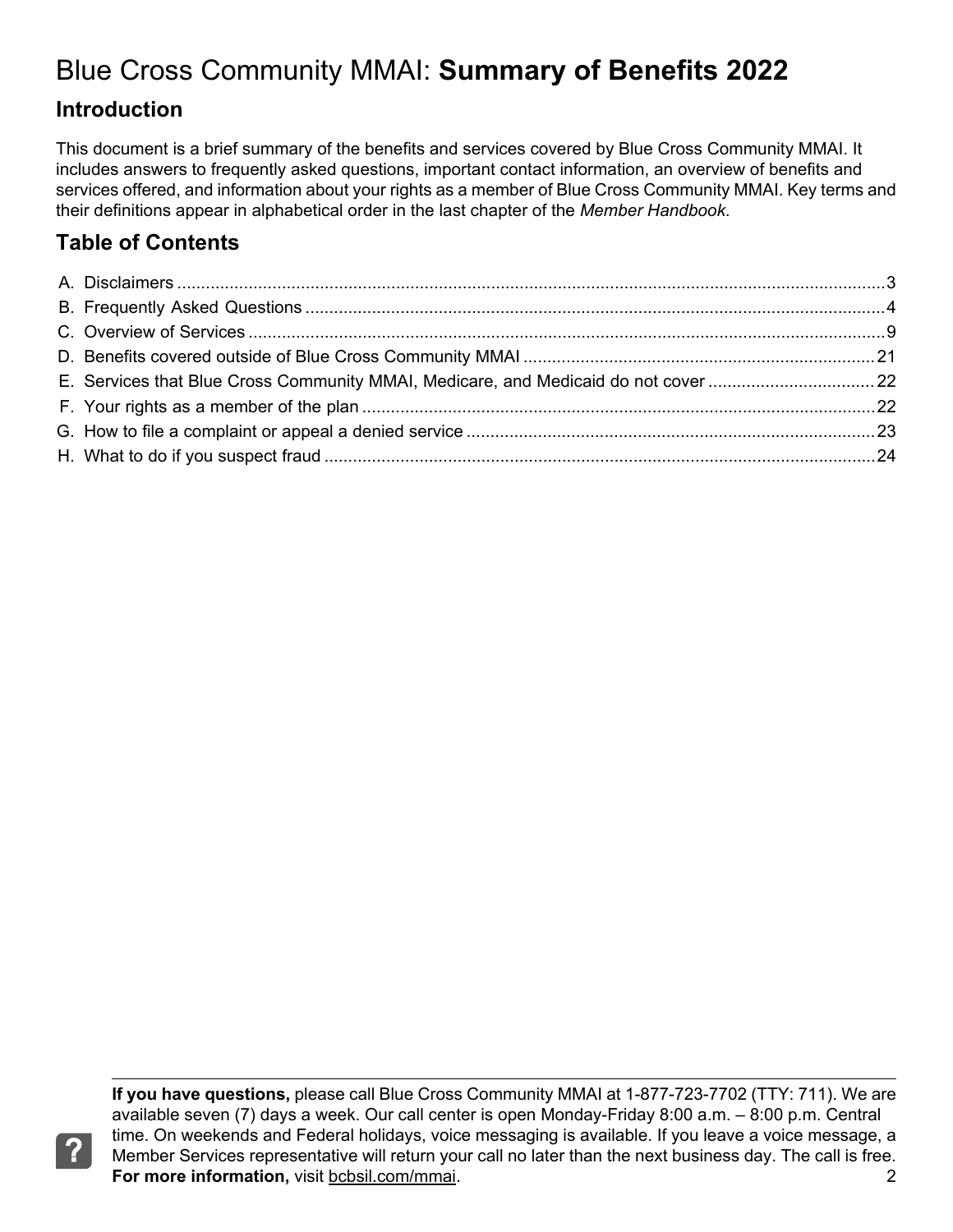#### <span id="page-2-0"></span>**A. Disclaimers**

?

This is a summary of health services covered by Blue Cross Community MMAI for 2022. This is only a summary. Please read the *Member Handbook* for the full list of benefits. Members can access the 2022 Member Handbook online at [bcbsil.com/mmai](https://www.bcbsil.com/mmai) or can request one by mail by calling 1-877-723-7702 (TTY: 711). We are available seven (7) days a week. Our call center is open Monday-Friday 8:00 a.m. – 8:00 p.m. Central time. On weekends and Federal holidays, voice messaging is available. If you leave a voice message, a Member Services representative will return your call no later than the next business day. The call is free.

- Under Blue Cross Community MMAI you can get your Medicare and Medicaid services in one health plan. A Blue Cross Community MMAI care coordinator will help manage your health care needs.
- This is not a complete list. The benefit information is a brief summary, not a complete description of benefits. For more information, contact the plan or read the Blue Cross Community MMAI *Member Handbook*.
- ATTENTION: If you speak English, language assistance services, free of charge, are available to you. Call Member Services at 1-877-723-7702 (TTY: 711). We are available seven (7) days a week. Our call center is open Monday-Friday 8:00 a.m. – 8:00 p.m. Central time. On weekends and Federal holidays, voice messaging is available. If you leave a voice message, a Member Services representative will return your call no later than the next business day. The call is free.
- ATENCIÓN: Si habla español, los servicios de asistencia lingüística están a su disposición sin costo alguno para usted. Llame al 1-877-723-7702 (TTY: 7-1-1). Estamos a su disposición los siete (7) días de la semana. Nuestra central telefónica está abierta de lunes a viernes de 8:00 a. m. a 8:00 p. m., hora del centro. Para los fines de semana y días feriados federales, está disponible el servicio de mensajes de voz. Si deja un mensaje de voz, un representante de Atención al Asegurado le devolverá la llamada antes del próximo día laborable. La llamada es gratuita.
- This document is available for free in other languages and formats like large print, braille, or audio. Call -877-723-7702 (TTY: 711). We are available seven (7) days a week. Our call center is open Monday-Friday 8:00 a.m. – 8:00 p.m. Central time. On weekends and Federal holidays, voice messaging is available. If you leave a voice message, a Member Services representative will return your call no later than the next business day. The call is free. Once requested, Member Services will always send you materials in your chosen language and/or format (such as large print, braille, or audio) until you request to have it changed. This service is free.
- $\Phi_{\rm{eff}}$ Medicare-Medicaid Plan provided by Blue Cross and Blue Shield of Illinois, a Division of Health Care Service Corporation, a Mutual Legal Reserve Company (HCSC), an Independent Licensee of the Blue Cross and Blue Shield Association. HCSC is a health plan that contracts with both Medicare and Illinois Medicaid to provide benefits of both programs to enrollees. Enrollment in HCSC's plan depends on contract renewal.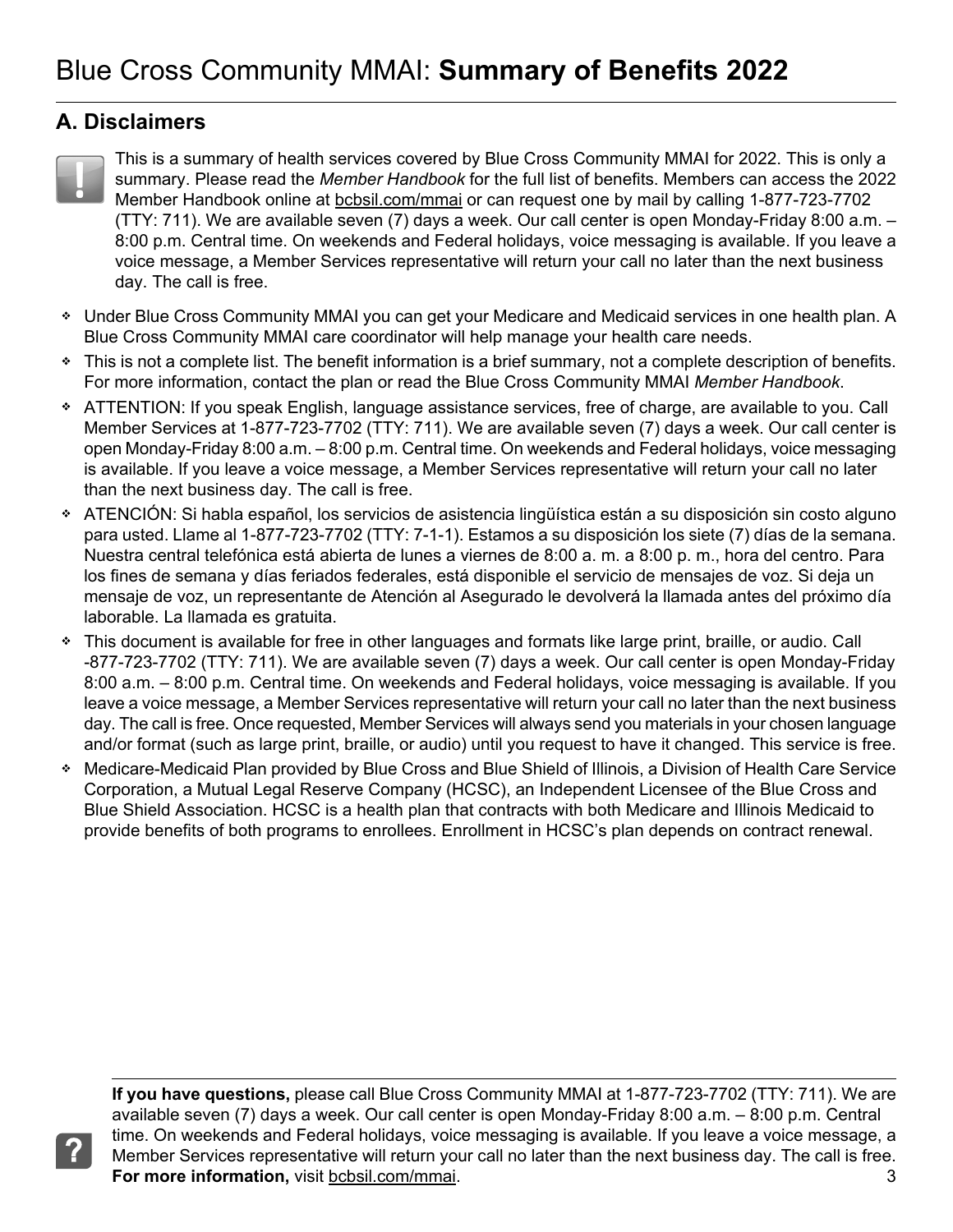#### <span id="page-3-0"></span>**B. Frequently Asked Questions**

?

The following chart lists frequently asked questions.

| <b>Frequently Asked Questions</b><br>(FAQ)                                                                          | <b>Answers</b>                                                                                                                                                                                                                                                                                                                                                                                                                                                                                                                                                                                                                                   |
|---------------------------------------------------------------------------------------------------------------------|--------------------------------------------------------------------------------------------------------------------------------------------------------------------------------------------------------------------------------------------------------------------------------------------------------------------------------------------------------------------------------------------------------------------------------------------------------------------------------------------------------------------------------------------------------------------------------------------------------------------------------------------------|
| <b>What is a Medicare-Medicaid</b><br>Plan?                                                                         | A Medicare-Medicaid Plan is a health plan that contracts with both<br>Medicare and Blue Cross Community MMAI to provide benefits of both<br>programs to enrollees. It is for people with both Medicare and Medicaid.<br>A Medicare-Medicaid Plan is an organization made up of doctors,<br>hospitals, pharmacies, providers of long-term services, and other<br>providers. It also has care coordinators to help you manage all your<br>providers and services. They all work together to provide the care you<br>need.                                                                                                                          |
| <b>What is a Blue Cross Community</b><br><b>MMAI Care Coordinator?</b>                                              | A Blue Cross Community MMAI care coordinator is one main person for<br>you to contact. This person helps manage all your providers and services<br>and makes sure you get what you need.                                                                                                                                                                                                                                                                                                                                                                                                                                                         |
| What are long-term services and<br>supports?                                                                        | Long-term services and supports are services provided through a<br>Long-Term Care Facility or through a Home and Community-Based<br>Waiver. Enrollees have the option to get long-term services and supports<br>(LTSS) in the least restrictive setting when appropriate, with a preference<br>for the home and the community, and in accordance with the Enrollee's<br>wishes and Care Plan.                                                                                                                                                                                                                                                    |
| Will I get the same Medicare and<br><b>Medicaid benefits in Blue Cross</b><br><b>Community MMAI that I get now?</b> | You will get your covered Medicare and Medicaid benefits directly from<br>Blue Cross Community MMAI. You will work with a team of providers<br>who will help determine what services will best meet your needs. This<br>means that some of the services you get now may change.                                                                                                                                                                                                                                                                                                                                                                  |
|                                                                                                                     | When you enroll in Blue Cross Community MMAI, you and your care<br>team will work together to develop an Individualized Care Plan to address<br>your health and support needs. During this time, you can keep using<br>your doctors and getting your current services for 180 days, or until your<br>care plan is complete. When you join our plan, if you are taking any<br>Medicare Part D prescription drugs that Blue Cross Community MMAI<br>does not normally cover, you can get a temporary supply. We will help<br>you get another drug or get an exception for Blue Cross Community<br>MMAI to cover your drug, if medically necessary. |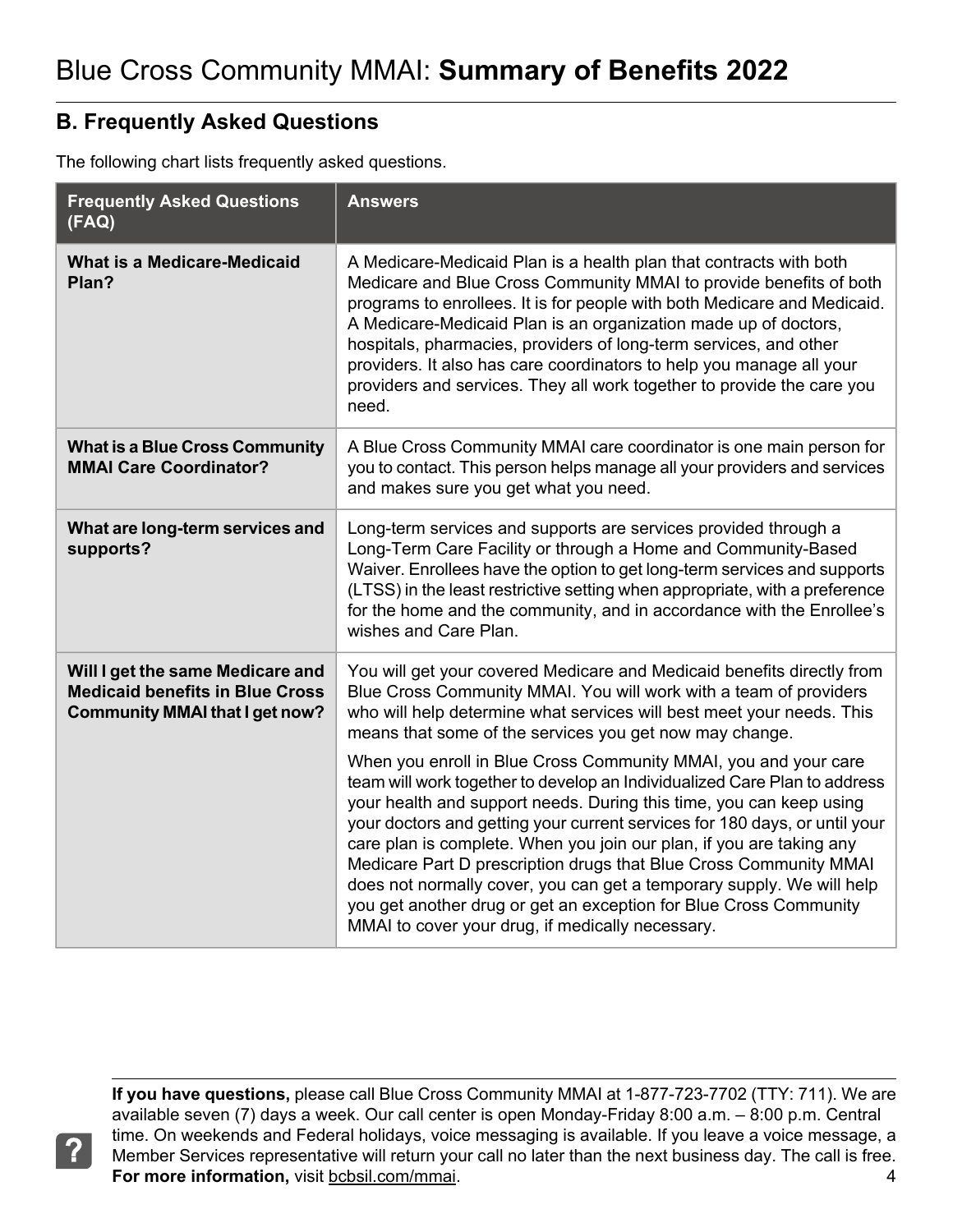| <b>Frequently Asked Questions</b><br>(FAQ)                                                                         | <b>Answers</b>                                                                                                                                                                                                                                                                                                                                                                                                                                                                                                                                                                                                                                                                                                                                                                                                                                                                                                                                                                                                                                                                                                                                        |  |  |
|--------------------------------------------------------------------------------------------------------------------|-------------------------------------------------------------------------------------------------------------------------------------------------------------------------------------------------------------------------------------------------------------------------------------------------------------------------------------------------------------------------------------------------------------------------------------------------------------------------------------------------------------------------------------------------------------------------------------------------------------------------------------------------------------------------------------------------------------------------------------------------------------------------------------------------------------------------------------------------------------------------------------------------------------------------------------------------------------------------------------------------------------------------------------------------------------------------------------------------------------------------------------------------------|--|--|
| Can I go to the same doctors I<br>use now?                                                                         | Often that is the case. If your providers (including doctors, therapists,<br>and pharmacies) work with Blue Cross Community MMAI and have a<br>contract with us, you can keep going to them.                                                                                                                                                                                                                                                                                                                                                                                                                                                                                                                                                                                                                                                                                                                                                                                                                                                                                                                                                          |  |  |
|                                                                                                                    | • Providers with an agreement with us are "in-network." You must<br>use the providers in Blue Cross Community MMAI's network.                                                                                                                                                                                                                                                                                                                                                                                                                                                                                                                                                                                                                                                                                                                                                                                                                                                                                                                                                                                                                         |  |  |
|                                                                                                                    | • If you need urgent or emergency care or out-of-area dialysis<br>services, you can use providers outside of Blue Cross Community<br>MMAI's plan.                                                                                                                                                                                                                                                                                                                                                                                                                                                                                                                                                                                                                                                                                                                                                                                                                                                                                                                                                                                                     |  |  |
|                                                                                                                    | To find out if your doctors are in the plan's network, call Member Services<br>or read Blue Cross Community MMAI's Provider and Pharmacy Directory<br>on the plan's website at www.bcbsil.com/mmai/member-resources/forms.                                                                                                                                                                                                                                                                                                                                                                                                                                                                                                                                                                                                                                                                                                                                                                                                                                                                                                                            |  |  |
|                                                                                                                    | If Blue Cross Community MMAI is new for you, you can continue using<br>the doctors you go to now for up to 180 days from the start of your<br>enrollment. We will work with your doctor to be part of our in-network<br>providers or find you alternative care as part of your care plan.                                                                                                                                                                                                                                                                                                                                                                                                                                                                                                                                                                                                                                                                                                                                                                                                                                                             |  |  |
| What happens if I need a service<br>but no one in Blue Cross<br><b>Community MMAI's network can</b><br>provide it? | Most services will be provided by our network providers. If you need a<br>service that cannot be provided within our network, Blue Cross<br>Community MMAI will pay for the cost of an out-of- network provider.                                                                                                                                                                                                                                                                                                                                                                                                                                                                                                                                                                                                                                                                                                                                                                                                                                                                                                                                      |  |  |
| <b>Where is Blue Cross Community</b><br><b>MMAI</b> available?                                                     | The service area for this plan includes: Adams, Alexander, Bond, Boone,<br>Brown, Bureau, Calhoun, Carroll, Cass, Christian, Clark, Clay, Clinton,<br>Coles, Cook, Crawford, Cumberland, DeKalb, DeWitt, Douglas, DuPage,<br>Edgar, Edwards, Fayette, Ford, Franklin, Fulton, Gallatin, Greene,<br>Grundy, Hamilton, Hancock, Hardin, Henderson, Henry, Iroquois,<br>Jackson, Jasper, Jefferson, Jersey, Jo Daviess, Johnson, Kane,<br>Kankakee, Kendall, Knox, Lake, LaSalle, Lawrence, Lee, Livingston,<br>Logan, Macon, Macoupin, Madison, Marion, Marshall, Mason,<br>McDonough, McHenry, McLean, Menard, Mercer, Monroe, Montgomery,<br>Morgan, Moultrie, Ogle, Peoria, Perry, Piatt, Pike, Pope, Pulaski, Putnam,<br>Randolph, Richland, Rock Island, Saline, Sangamon, Schuyler, Scott,<br>Shelby, St. Clair, Stark, Stephenson, Tazewell, Union, Vermilion, Wabash,<br>Warren, Washington, Wayne, White, Whiteside, Will, Williamson,<br>Winnebago and Woodford Counties, Illinois. You must live in one of these<br>areas to join the plan. Call Member Services for more information about<br>whether the plan is available where you live. |  |  |
| Do I pay a monthly amount (also<br>called a premium) under Blue<br><b>Cross Community MMAI?</b>                    | You will not pay any monthly premiums to Blue Cross Community MMAI<br>for your health coverage.                                                                                                                                                                                                                                                                                                                                                                                                                                                                                                                                                                                                                                                                                                                                                                                                                                                                                                                                                                                                                                                       |  |  |

**If you have questions,** please call Blue Cross Community MMAI at 1-877-723-7702 (TTY: 711). We are available seven (7) days a week. Our call center is open Monday-Friday 8:00 a.m. – 8:00 p.m. Central time. On weekends and Federal holidays, voice messaging is available. If you leave a voice message, a Member Services representative will return your call no later than the next business day. The call is free. **For more information,** visit [bcbsil.com/mmai](https://www.bcbsil.com/mmai). 5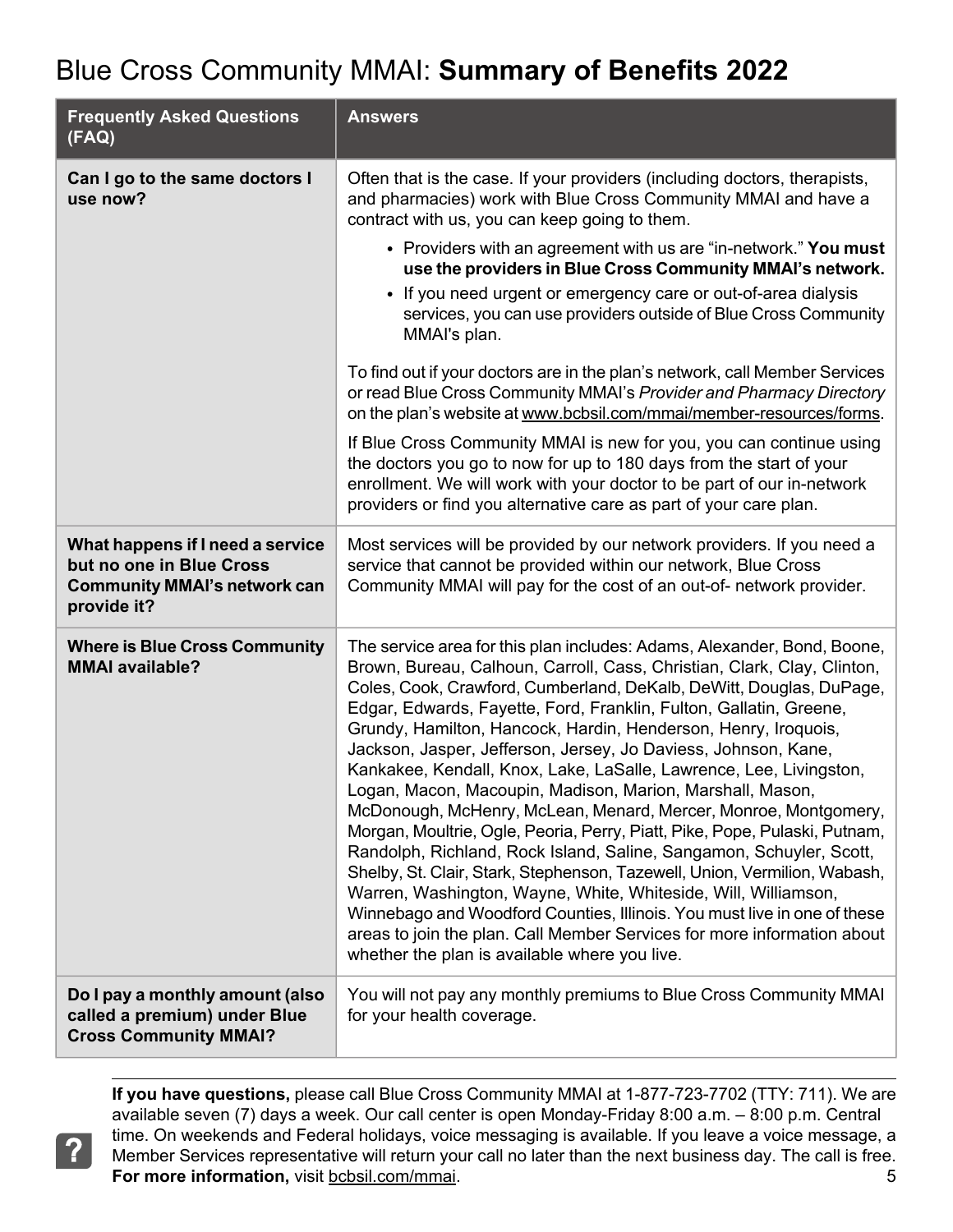| <b>Frequently Asked Questions</b><br>(FAQ) | <b>Answers</b>                                                                                                                                                                                                                                                                                                                                                                                                                                                                    |
|--------------------------------------------|-----------------------------------------------------------------------------------------------------------------------------------------------------------------------------------------------------------------------------------------------------------------------------------------------------------------------------------------------------------------------------------------------------------------------------------------------------------------------------------|
| What is prior authorization?               | Prior authorization means that you must get approval from Blue Cross<br>Community MMAI before you can get a specific service or drug or use<br>an out-of-network provider. Blue Cross Community MMAI may not cover<br>the service or drug if you don't get approval. If you need urgent or<br>emergency care or out-of-area dialysis services, you don't need to get<br>approval first.                                                                                           |
|                                            | Refer to Chapter 3 of the Member Handbook to learn more about prior<br>authorization. Refer to the Benefits Chart in Section D of Chapter 4 of<br>the Member Handbook to learn which services require a prior<br>authorization.                                                                                                                                                                                                                                                   |
| What is a referral?                        | A referral means that your primary care provider (PCP) must give you<br>approval before you can use someone that is not your PCP or use other<br>providers in the plan's network. If you don't get approval, Blue Cross<br>Community MMAI may not cover the services. You don't need a referral<br>to use certain specialists, such as women health specialists.<br>Refer to Chapter 3 of the Member Handbook to learn more about when<br>you will need a referral from your PCP. |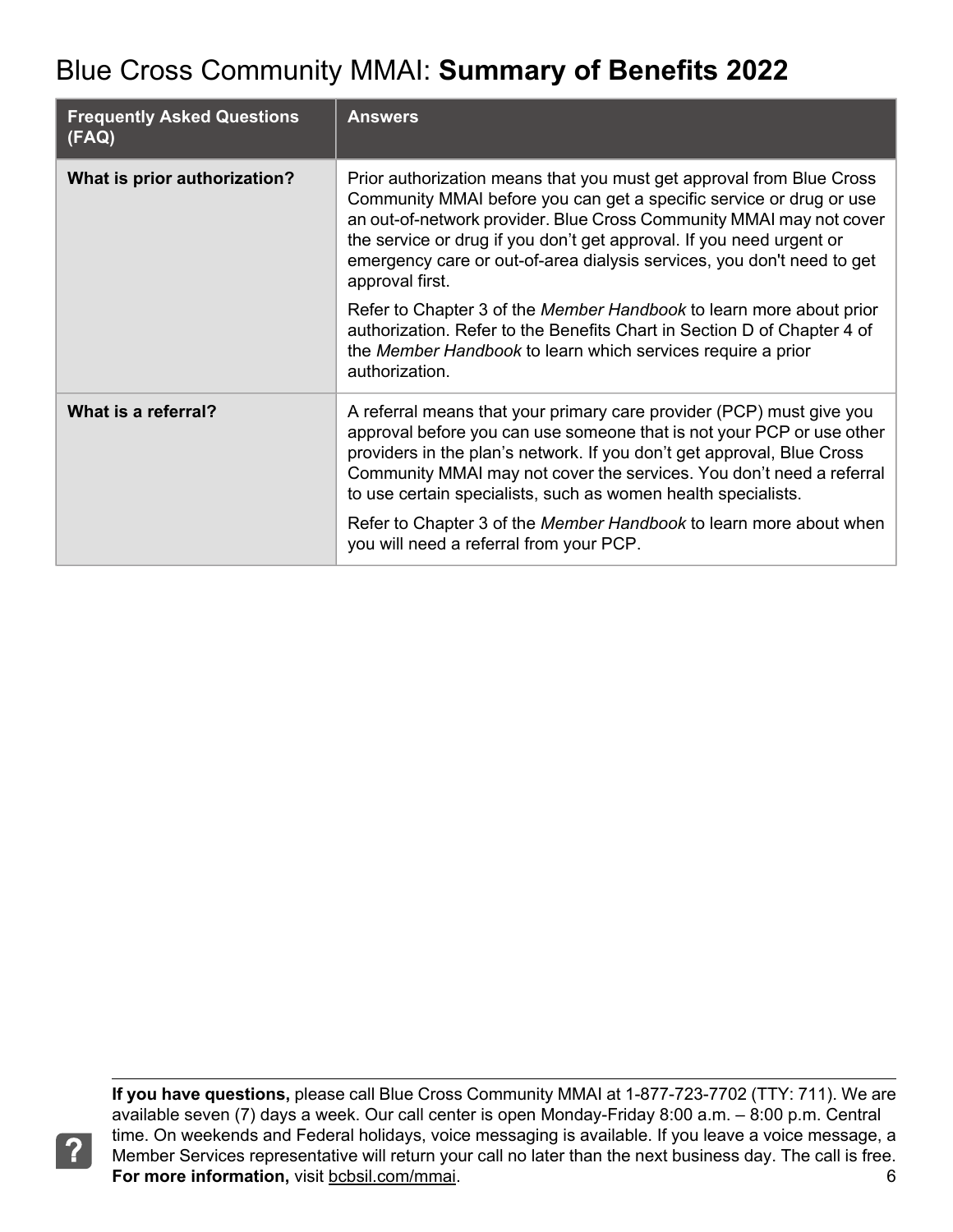| <b>Frequently Asked Questions</b><br>(FAQ)                                                | <b>Answers</b>                                                                                                                                                                      |                                                                                                                                                                                                                                                                                                                                                           |
|-------------------------------------------------------------------------------------------|-------------------------------------------------------------------------------------------------------------------------------------------------------------------------------------|-----------------------------------------------------------------------------------------------------------------------------------------------------------------------------------------------------------------------------------------------------------------------------------------------------------------------------------------------------------|
| Who should I contact if I have<br>questions or need help?<br>(continued on the next page) | If you have general questions or questions about our plan, services,<br>service area, billing, or Member ID Cards, please call Blue Cross<br><b>Community MMAI Member Services:</b> |                                                                                                                                                                                                                                                                                                                                                           |
|                                                                                           | <b>CALL</b>                                                                                                                                                                         | 1-877-723-7702                                                                                                                                                                                                                                                                                                                                            |
|                                                                                           |                                                                                                                                                                                     | Calls to this number are free. We are available seven (7)<br>days a week. Our call center is open Monday-Friday 8:00<br>a.m. - 8:00 p.m. Central time. On weekends and Federal<br>holidays, voice messaging is available. If you leave a voice<br>message, a Member Services representative will return<br>your call no later than the next business day. |
|                                                                                           |                                                                                                                                                                                     | Member Services also has free language interpreter<br>services available for people who do not speak English.                                                                                                                                                                                                                                             |
|                                                                                           | <b>TTY</b>                                                                                                                                                                          | 711                                                                                                                                                                                                                                                                                                                                                       |
|                                                                                           |                                                                                                                                                                                     | This number is for people who have hearing or speaking<br>problems. You must have special telephone equipment<br>to call it.                                                                                                                                                                                                                              |
|                                                                                           |                                                                                                                                                                                     | Calls to this number are free. We are available seven (7)<br>days a week. Our call center is open Monday-Friday 8:00<br>a.m. - 8:00 p.m. Central time. On weekends and Federal<br>holidays, voice messaging is available. If you leave a voice<br>message, a Member Services representative will return<br>your call no later than the next business day. |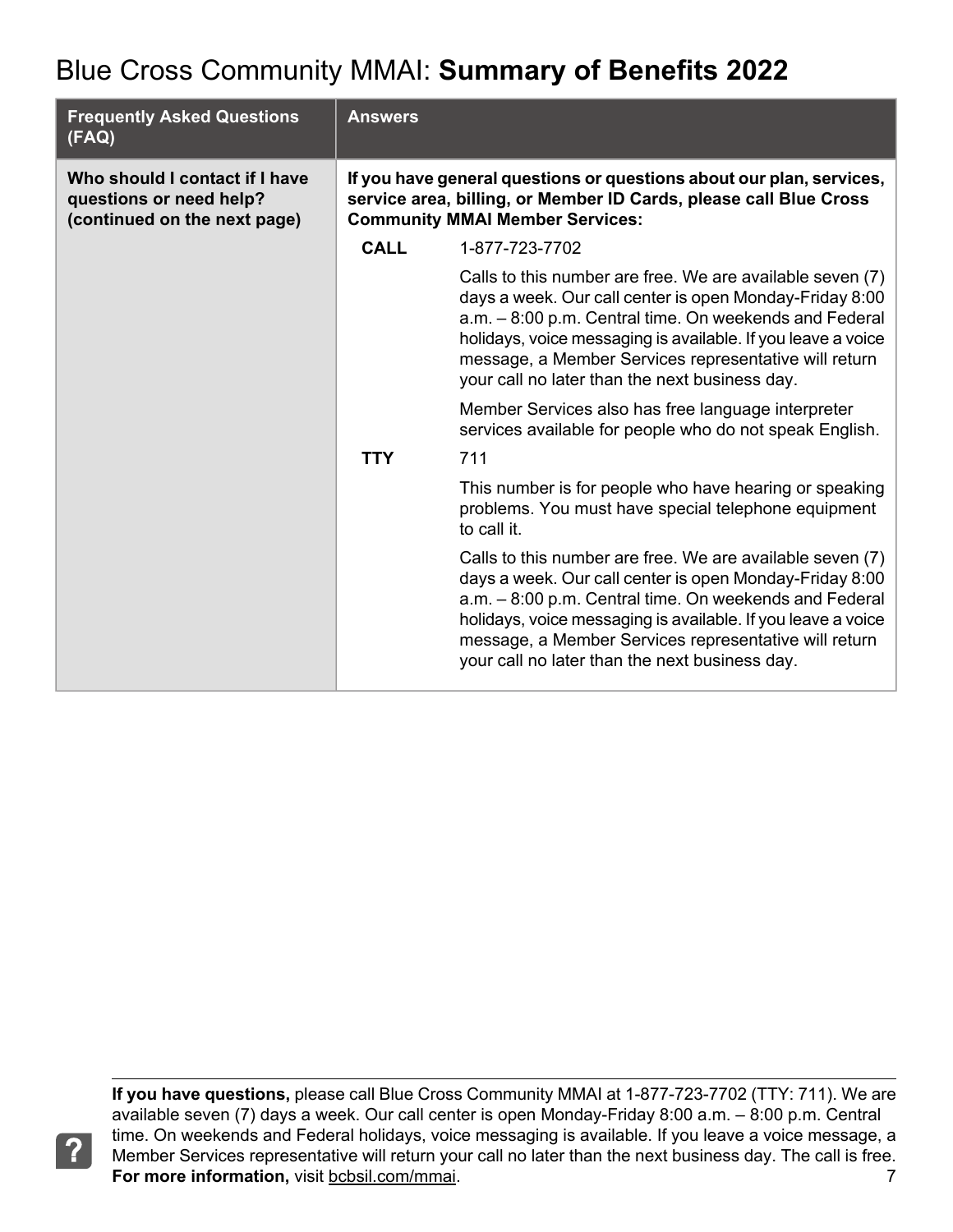| <b>Frequently Asked Questions</b><br>(FAQ)                    | <b>Answers</b>                                                                                    |                                                                                                                              |  |
|---------------------------------------------------------------|---------------------------------------------------------------------------------------------------|------------------------------------------------------------------------------------------------------------------------------|--|
| Who should you contact if you<br>have questions or need help? | If you have questions about your health, please call the Nurse Advice<br><b>Call line:</b>        |                                                                                                                              |  |
| (continued from previous page)                                | <b>CALL</b>                                                                                       | 1-877-213-2568                                                                                                               |  |
|                                                               |                                                                                                   | Calls to this number are free. The Nurse Advice Call line<br>is available 24 hours a day, 7 days a week.                     |  |
|                                                               | <b>TTY</b>                                                                                        | 711                                                                                                                          |  |
|                                                               |                                                                                                   | This number is for people who have hearing or speaking<br>problems. You must have special telephone equipment<br>to call it. |  |
|                                                               |                                                                                                   | Calls to this number are free and available 24 hours a<br>day, 7 days a week.                                                |  |
|                                                               | If you need immediate behavioral health, please call the Behavioral<br><b>Health Crisis Line:</b> |                                                                                                                              |  |
|                                                               | <b>CALL</b>                                                                                       | 1-800-345-9049                                                                                                               |  |
|                                                               |                                                                                                   | Calls to this number are free. Our Behavioral Health Crisis<br>Line is available 24 hours a day, 7 days a week.              |  |
|                                                               | <b>TTY</b>                                                                                        | 1-866-794-0374                                                                                                               |  |
|                                                               |                                                                                                   | This number is for people who have hearing or speaking<br>problems. You must have special telephone equipment<br>to call it. |  |
|                                                               |                                                                                                   | Calls to this number are free. Our Behavioral Health Crisis<br>Line is available 24 hours a day, 7 days a week.              |  |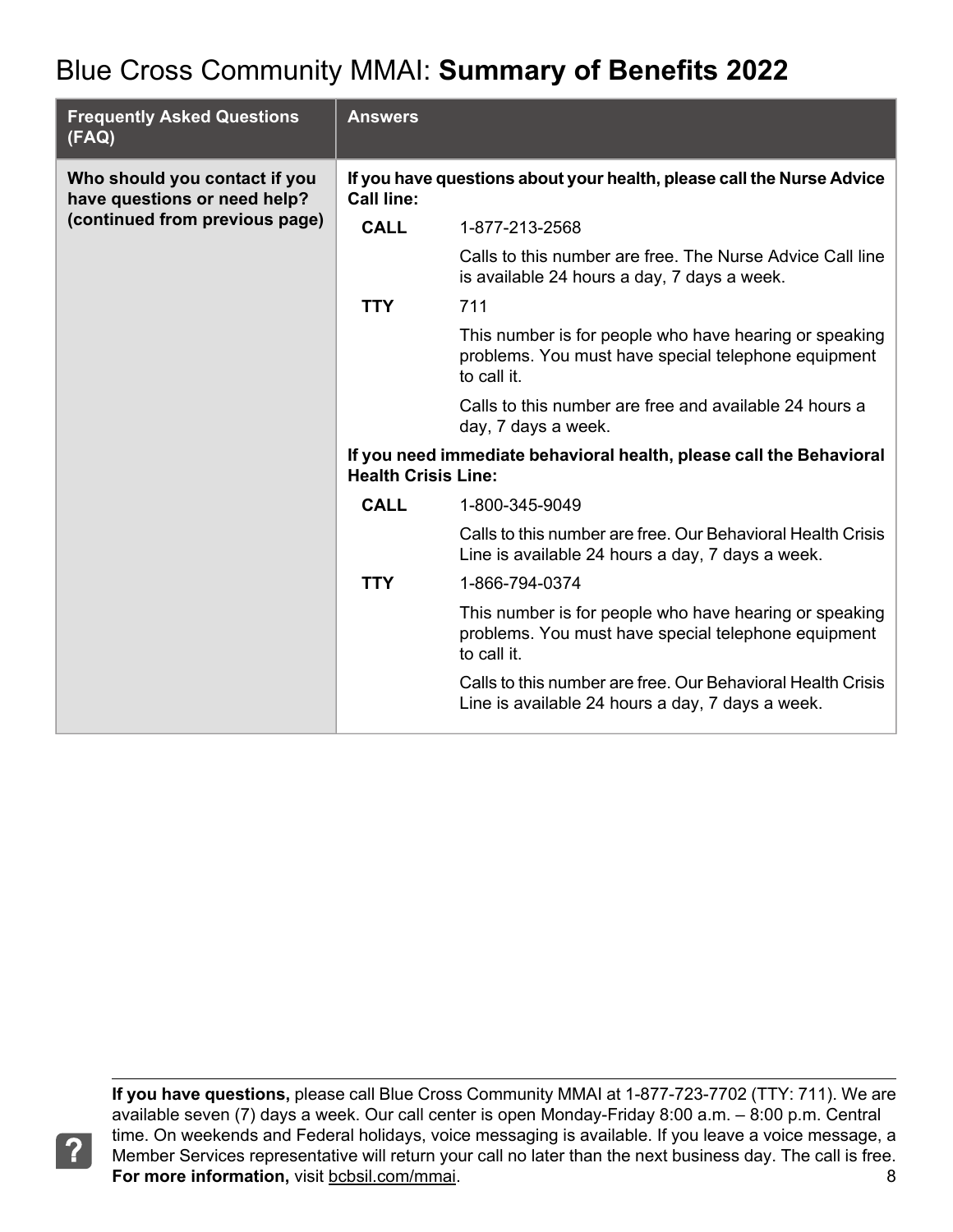#### <span id="page-8-0"></span>**C. Overview of Services**

 $|?|$ 

|  | The following chart is a quick overview of what services you may need, your costs, and rules about the benefits. |
|--|------------------------------------------------------------------------------------------------------------------|
|  |                                                                                                                  |

| <b>Health need or</b><br>problem | Services you may<br>need                                     | Your costs for<br>in-network<br>providers | Limitations, exceptions, & benefit<br>information (rules about benefits)                                             |
|----------------------------------|--------------------------------------------------------------|-------------------------------------------|----------------------------------------------------------------------------------------------------------------------|
| You want a<br>doctor             | Visits to treat an injury<br>or illness                      | \$0                                       | Prior authorization is not required for services<br>provided by in-network providers.                                |
|                                  | Wellness visits, such as<br>a physical                       | \$0                                       | Prior authorization is not required for services<br>provided by in-network providers.                                |
|                                  | Transportation to a<br>doctor's office                       | \$0                                       | Prior authorization rules may apply. The plan<br>will also cover rides to plan approved<br>health-related locations. |
|                                  | Specialist care                                              | \$0                                       | Prior authorization is not required for services<br>provided by in-network providers.                                |
|                                  | Care to keep you from<br>getting sick, such as flu<br>shots  | \$0                                       | Prior authorization is not required for services<br>provided by in-network providers.                                |
|                                  | "Welcome to Medicare"<br>preventive visit (one<br>time only) | \$0                                       | Prior authorization is not required for services<br>provided by in-network providers.                                |
| You need<br>medical tests        | Lab tests, such as blood<br>work                             | \$0                                       | Prior authorization rules may apply. You must<br>use in-network providers.                                           |
|                                  | X-rays or other pictures,<br>such as CAT scans               | \$0                                       | Prior authorization rules may apply. You must<br>use in-network providers.                                           |
|                                  | Screening tests, such as<br>tests to check for cancer        | \$0                                       | Prior authorization is not required for services<br>provided by in-network providers.                                |

**If you have questions,** please call Blue Cross Community MMAI at 1-877-723-7702 (TTY: 711). We are available seven (7) days a week. Our call center is open Monday-Friday 8:00 a.m. – 8:00 p.m. Central time. On weekends and Federal holidays, voice messaging is available. If you leave a voice message, a Member Services representative will return your call no later than the next business day. The call is free. **For more information,** visit [bcbsil.com/mmai](https://www.bcbsil.com/mmai). 9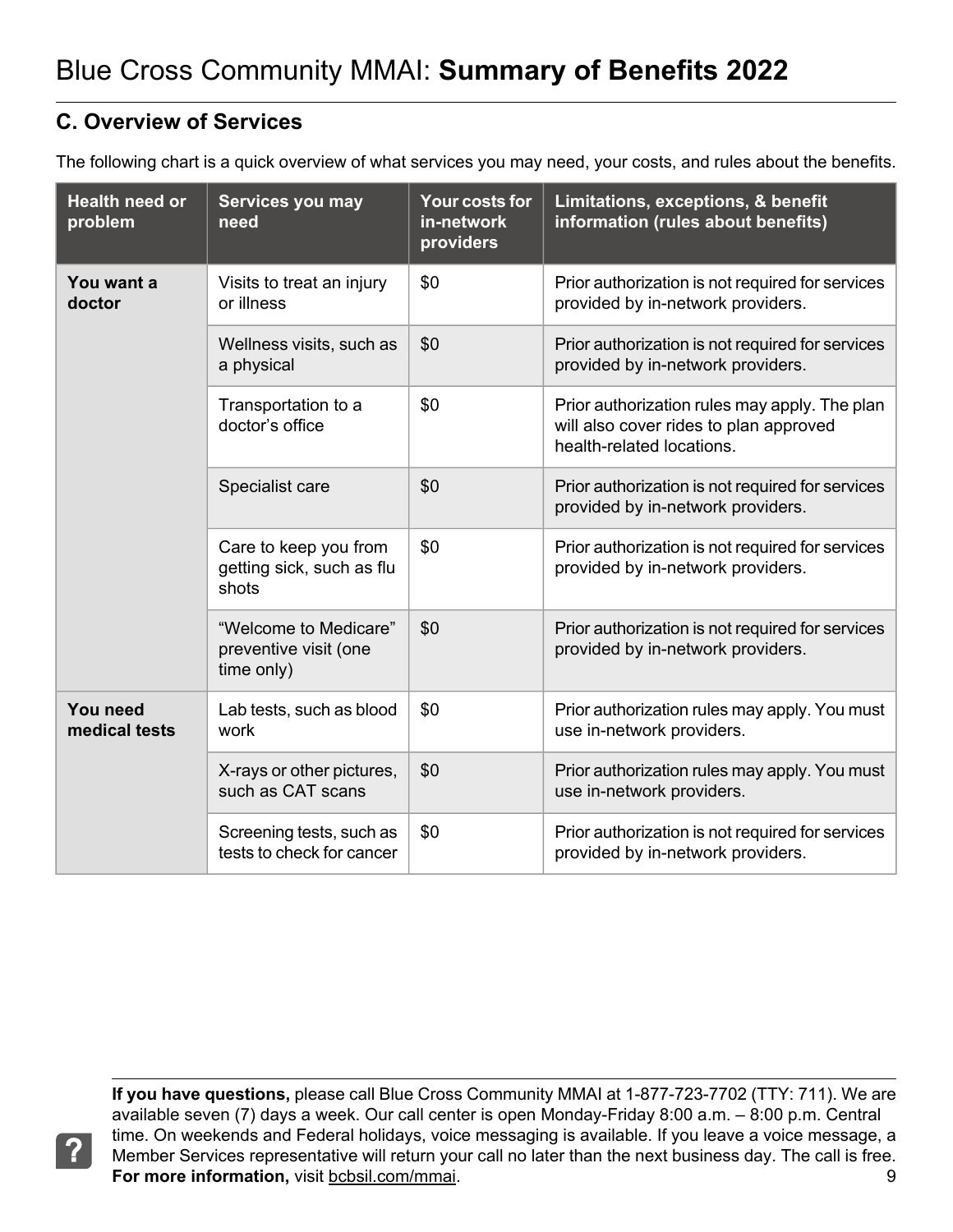| <b>Health need or</b><br>problem                                                               | Services you may<br>need         | Your costs for<br>in-network<br>providers | Limitations, exceptions, & benefit<br>information (rules about benefits)                                                                                                                                                                                                                                                                                                                                                                                                                                                                                                                                                                                                                                                                                                                                    |
|------------------------------------------------------------------------------------------------|----------------------------------|-------------------------------------------|-------------------------------------------------------------------------------------------------------------------------------------------------------------------------------------------------------------------------------------------------------------------------------------------------------------------------------------------------------------------------------------------------------------------------------------------------------------------------------------------------------------------------------------------------------------------------------------------------------------------------------------------------------------------------------------------------------------------------------------------------------------------------------------------------------------|
| You need drugs<br>to treat your<br>illness or<br>condition (This<br>service is<br>continued on | Generic drugs (no brand<br>name) | \$0 for a 30-day<br>or 90- day<br>supply. | There may be limitations on the types of<br>drugs covered. Please refer to Blue Cross<br><b>Community MMAI's List of Covered Drugs</b><br>(Drug List) for more information.<br>The plan may require you to:                                                                                                                                                                                                                                                                                                                                                                                                                                                                                                                                                                                                 |
| the next page)                                                                                 |                                  |                                           | • Use the generic version of a drug<br>instead of the brand name drug.<br>• Get plan approval before we will<br>agree to cover the drug for you (This<br>is sometimes called "prior<br>authorization.")<br>• Try a different drug first before we will<br>agree to cover the drug you are<br>asking for (This is sometimes called<br>"step therapy.")<br>• Get approval for the amount of the<br>drug you can have (This is<br>sometimes called "Quantity Limits.")<br>• Ask to remove a restriction on<br>coverage for a drug (This is<br>sometimes called asking for a<br>"Formulary Exception.")<br>Most drugs that you take on a regular basis<br>are available through retail or mail-order<br>services for a 90-day supply. Your \$0 co-pay<br>for a 90-day supply is the same as a 30-day<br>supply. |

**If you have questions,** please call Blue Cross Community MMAI at 1-877-723-7702 (TTY: 711). We are available seven (7) days a week. Our call center is open Monday-Friday 8:00 a.m. – 8:00 p.m. Central time. On weekends and Federal holidays, voice messaging is available. If you leave a voice message, a Member Services representative will return your call no later than the next business day. The call is free. **For more information,** visit [bcbsil.com/mmai](https://www.bcbsil.com/mmai). 10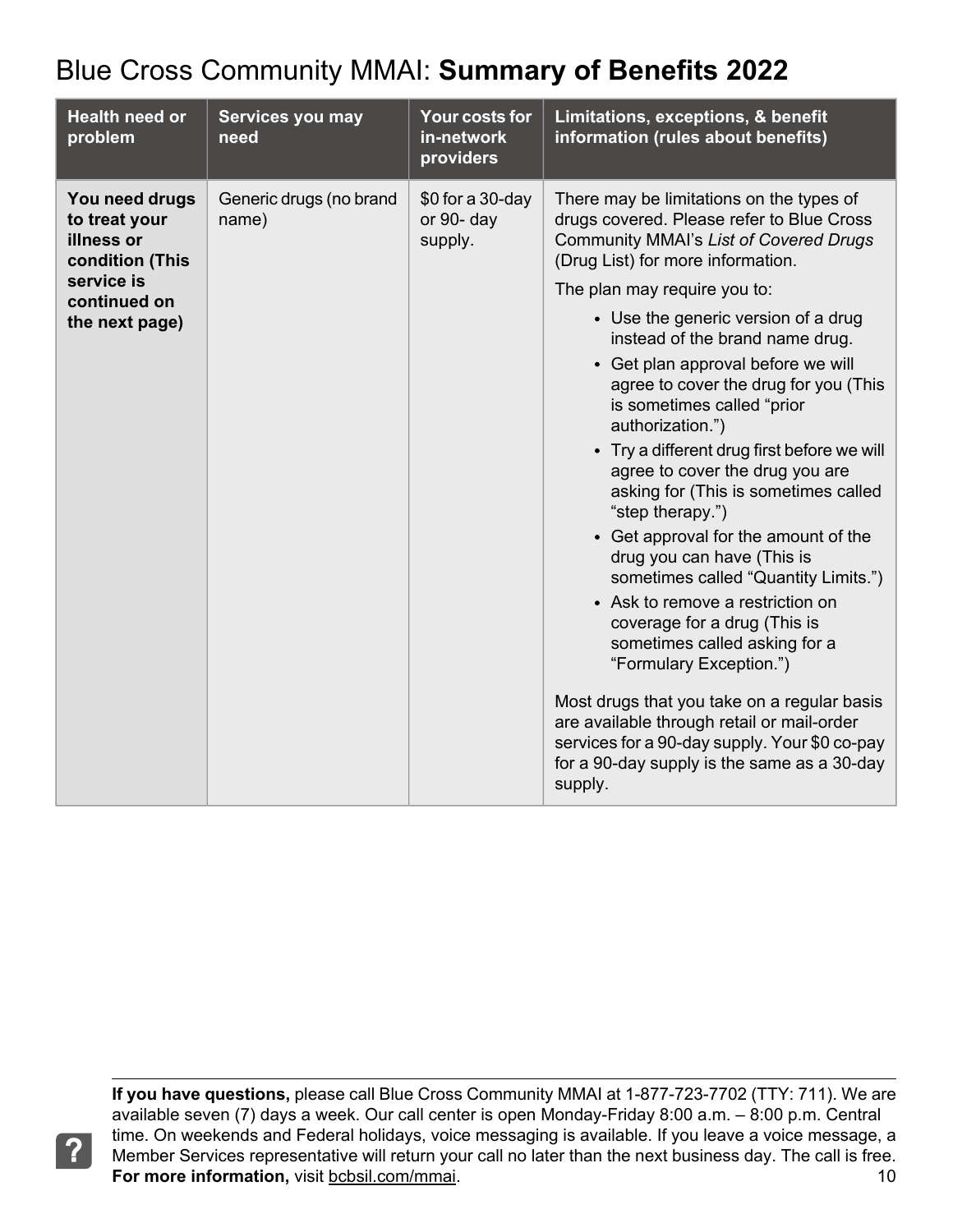| <b>Health need or</b><br>problem                           | Services you may<br>need | Your costs for<br>in-network<br>providers | Limitations, exceptions, & benefit<br>information (rules about benefits)                                                                                                                                                                                                                                                                                                                                                                                                                                                                                                                                                                                                                                                                          |
|------------------------------------------------------------|--------------------------|-------------------------------------------|---------------------------------------------------------------------------------------------------------------------------------------------------------------------------------------------------------------------------------------------------------------------------------------------------------------------------------------------------------------------------------------------------------------------------------------------------------------------------------------------------------------------------------------------------------------------------------------------------------------------------------------------------------------------------------------------------------------------------------------------------|
| You need drugs<br>to treat your<br>illness or<br>condition | Brand name drugs         | \$0 for a 30-day<br>or 90- day<br>supply. | There may be limitations on the types of<br>drugs covered. Please refer to Blue Cross<br>Community MMAI's List of Covered Drugs<br>(Drug List) for more information.                                                                                                                                                                                                                                                                                                                                                                                                                                                                                                                                                                              |
| (continued)                                                |                          |                                           | The plan may require you to:                                                                                                                                                                                                                                                                                                                                                                                                                                                                                                                                                                                                                                                                                                                      |
|                                                            |                          |                                           | • Use the generic version of a drug<br>instead of the brand name drug.<br>• Get plan approval before we will<br>agree to cover the drug for you (This<br>is sometimes called "prior<br>authorization.")<br>• Try a different drug first before we will<br>agree to cover the drug you are<br>asking for (This is sometimes called<br>"step therapy.")<br>• Get approval for the amount of the<br>drug you can have (This is<br>sometimes called "Quantity Limits.")<br>• Ask to remove a restriction on<br>coverage for a drug (This is<br>sometimes called asking for a<br>"Formulary Exception.")<br>Most drugs that you take on a regular basis<br>are available through retail or mail-order<br>services for a 90-day supply. Your \$0 co-pay |
|                                                            |                          |                                           | for a 90-day supply is the same as a 30-day<br>supply.                                                                                                                                                                                                                                                                                                                                                                                                                                                                                                                                                                                                                                                                                            |

**If you have questions,** please call Blue Cross Community MMAI at 1-877-723-7702 (TTY: 711). We are available seven (7) days a week. Our call center is open Monday-Friday 8:00 a.m. – 8:00 p.m. Central time. On weekends and Federal holidays, voice messaging is available. If you leave a voice message, a Member Services representative will return your call no later than the next business day. The call is free. **For more information,** visit [bcbsil.com/mmai](https://www.bcbsil.com/mmai). 11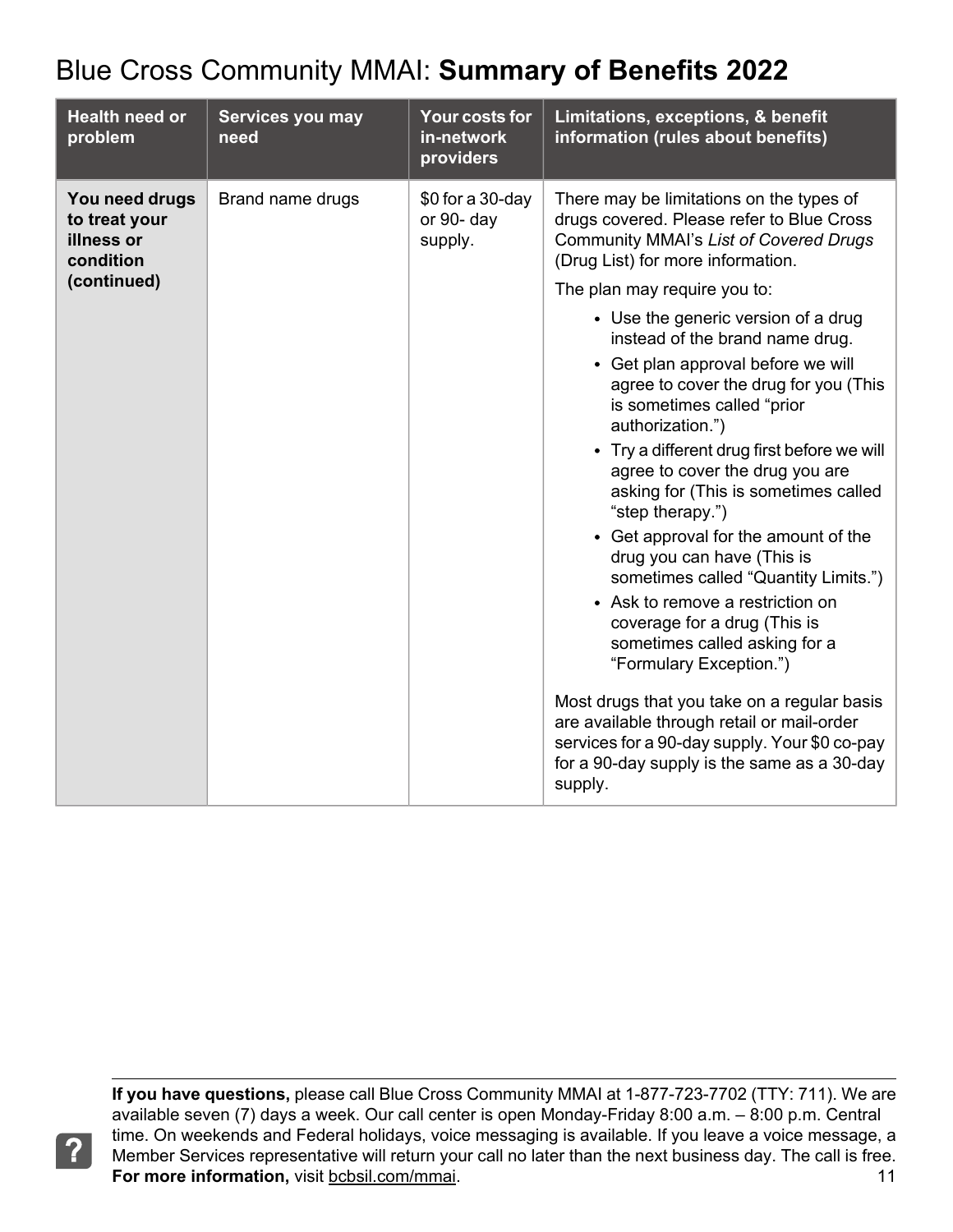| <b>Health need or</b><br>problem                                          | Services you may<br>need                     | Your costs for<br>in-network<br>providers   | Limitations, exceptions, & benefit<br>information (rules about benefits)                                                                                                                                                                                                                                                                         |
|---------------------------------------------------------------------------|----------------------------------------------|---------------------------------------------|--------------------------------------------------------------------------------------------------------------------------------------------------------------------------------------------------------------------------------------------------------------------------------------------------------------------------------------------------|
| You need drugs<br>to treat your<br>illness or<br>condition<br>(continued) | Over-the-counter drugs                       | \$0 for a $30$ -day<br>or 90- day<br>supply | There may be limitations on the types of<br>drugs covered. Please refer to Blue Cross<br><b>Community MMAI's List of Covered Drugs</b><br>(Drug List) for more information.<br>The plan covers some OTC drugs when they<br>are written as prescriptions by your provider.                                                                        |
|                                                                           | Medicare Part B<br>prescription drugs        | \$0                                         | Part B drugs include drugs given by your<br>doctor in their office, some oral cancer drugs,<br>and some drugs used with certain medical<br>equipment. Read the Member Handbook for<br>more information on these drugs.                                                                                                                           |
| You need<br>therapy after a<br>stroke or<br>accident                      | Occupational, physical,<br>or speech therapy | \$0                                         | Prior authorization rules may apply.<br>The plan covers occupational, physical, and<br>speech therapy if you qualify. These<br>therapies focus on long term habilitative<br>needs rather than short term acute<br>restorative needs.<br>All therapy services must be medically<br>necessary to be covered.<br>You must use in-network providers. |

**If you have questions,** please call Blue Cross Community MMAI at 1-877-723-7702 (TTY: 711). We are available seven (7) days a week. Our call center is open Monday-Friday 8:00 a.m. – 8:00 p.m. Central time. On weekends and Federal holidays, voice messaging is available. If you leave a voice message, a Member Services representative will return your call no later than the next business day. The call is free. **For more information,** visit [bcbsil.com/mmai](https://www.bcbsil.com/mmai). 12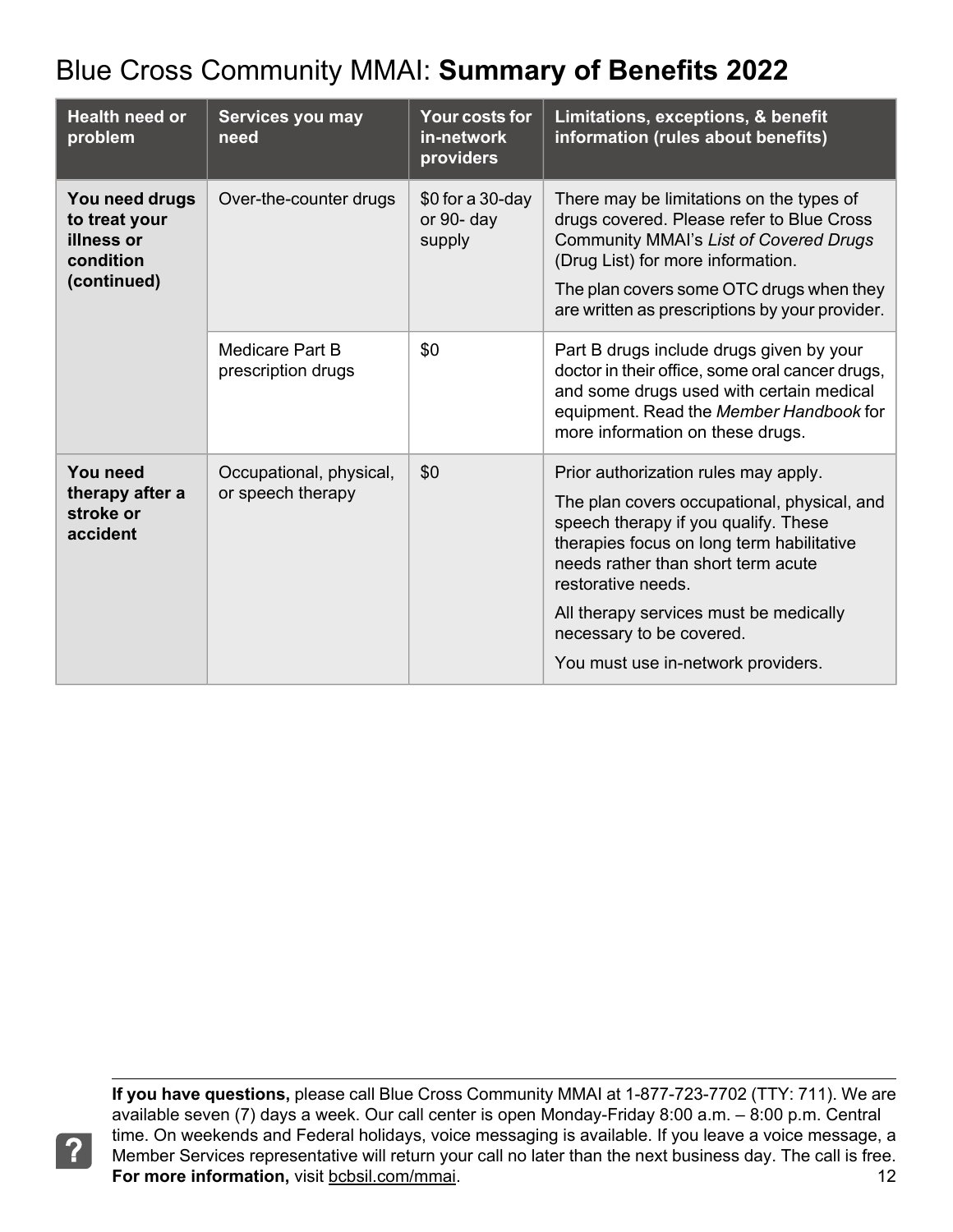| <b>Health need or</b><br>problem | Services you may<br>need   | Your costs for<br>in-network<br>providers | Limitations, exceptions, & benefit<br>information (rules about benefits)                                                                                                                                                                                            |
|----------------------------------|----------------------------|-------------------------------------------|---------------------------------------------------------------------------------------------------------------------------------------------------------------------------------------------------------------------------------------------------------------------|
| You need<br>emergency<br>care    | Emergency room<br>services | \$0                                       | You may get covered emergency care<br>anywhere in the United States or its<br>territories. Emergency care outside the U.S.<br>and its territories is not covered except in<br>certain situations. See Member Handbook<br>for more details.                          |
|                                  | Ambulance services         | \$0                                       | Covered ambulance services include<br>fixed-wing, rotary-wing, and ground<br>ambulance services. The ambulance will take<br>you to the nearest place that can give you<br>care.                                                                                     |
|                                  |                            |                                           | Your condition must be serious enough that<br>other ways of getting to a place of care could<br>risk your life or health. Ambulance services<br>for other cases must be approved by the<br>plan.                                                                    |
|                                  |                            |                                           | In cases that are not emergencies, the plan<br>may pay for an ambulance. Your condition<br>must be serious enough that other ways of<br>getting to a place of care could risk your life<br>or health.                                                               |
|                                  | Urgent care                | \$0                                       | Prior authorization rules may apply;<br>Urgent care is not covered outside of the<br>United States and its territories.                                                                                                                                             |
|                                  |                            |                                           | If you require urgently needed care, you<br>should first try to get it from a network<br>provider or call our 24/7 Nurse Advice or<br>Behavioral Health Crisis Line. However, you<br>can use out-of-network providers when you<br>cannot get to a network provider. |

**If you have questions,** please call Blue Cross Community MMAI at 1-877-723-7702 (TTY: 711). We are available seven (7) days a week. Our call center is open Monday-Friday 8:00 a.m. – 8:00 p.m. Central time. On weekends and Federal holidays, voice messaging is available. If you leave a voice message, a Member Services representative will return your call no later than the next business day. The call is free. **For more information,** visit [bcbsil.com/mmai](https://www.bcbsil.com/mmai). 13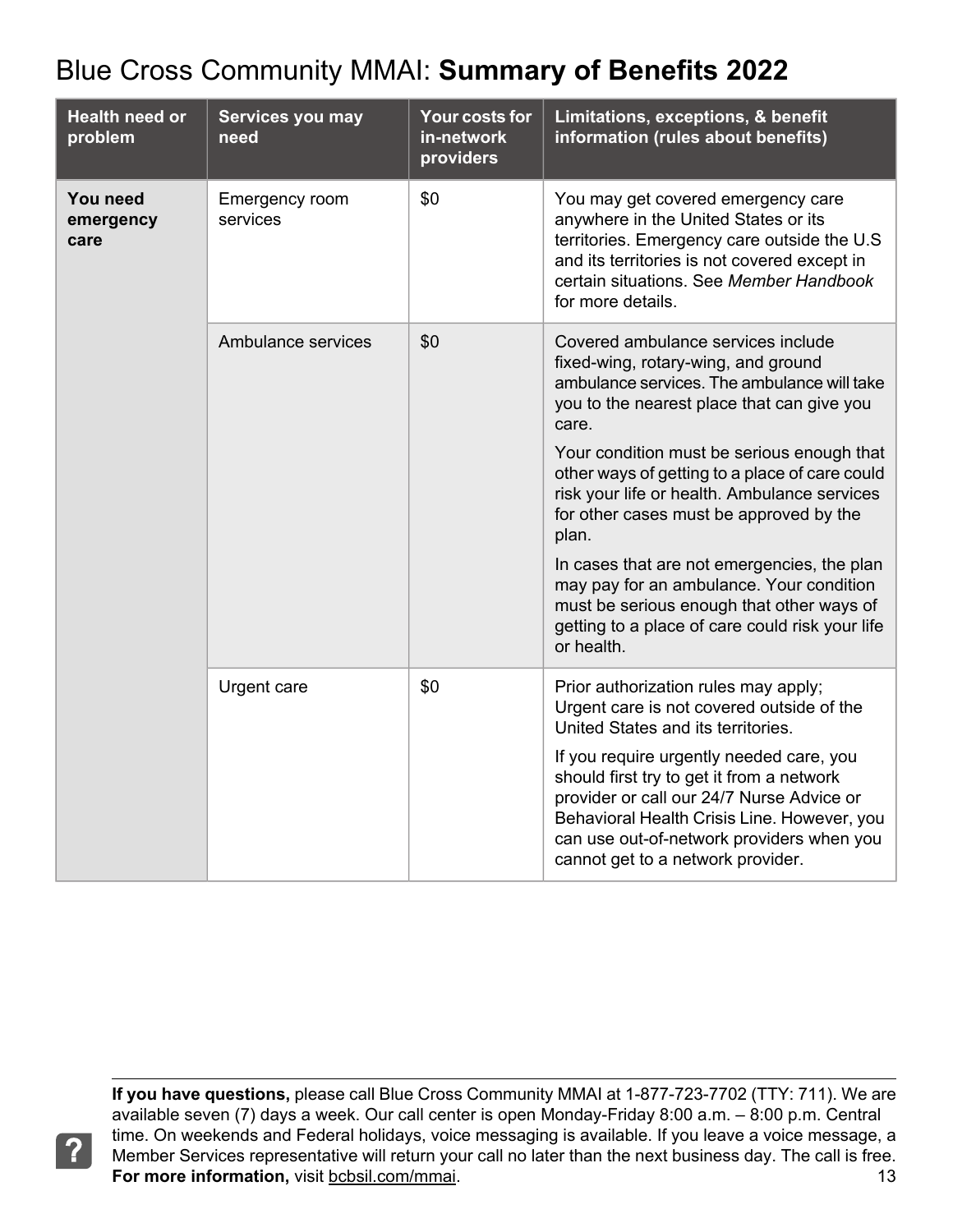| <b>Health need or</b><br>problem                                  | Services you may<br>need           | Your costs for<br>in-network<br>providers | Limitations, exceptions, & benefit<br>information (rules about benefits)                                                                                                                                                                                                               |
|-------------------------------------------------------------------|------------------------------------|-------------------------------------------|----------------------------------------------------------------------------------------------------------------------------------------------------------------------------------------------------------------------------------------------------------------------------------------|
| You need<br>hospital care                                         | Hospital stay                      | \$0                                       | Prior authorization rules may apply; except<br>in an emergency. Your doctor must tell the<br>health plan that you are going to be admitted<br>to the hospital.<br>You must use in-network hospitals when not<br>an emergency.                                                          |
|                                                                   | Doctor or surgeon care             | \$0                                       | Prior authorization is required. You must use<br>in- network providers.                                                                                                                                                                                                                |
| You need help<br>getting better or<br>have special<br>health need | <b>Rehabilitation services</b>     | \$0                                       | Prior authorization rules may apply.<br>You can get outpatient rehabilitation services<br>from hospital outpatient departments,<br>independent therapist offices, comprehensive<br>outpatient rehabilitation facilities (CORFs),<br>and other facilities.                              |
|                                                                   | Medical equipment for<br>home care | \$0                                       | Prior authorization rules may apply.<br>If you qualify, the plan covers devices,<br>controls, or appliances that enable you to<br>increase your ability to perform activities of<br>daily living or to perceive, control, or<br>communicate with the environment in which<br>you live. |
|                                                                   | Skilled nursing care               | \$0                                       | Prior authorization is required for acute<br>skilled nursing facility (SNF).<br>Long Term Care prior authorization is not<br>required for members who live in the facility<br>and have had their stay approved by the<br>state.                                                        |

**If you have questions,** please call Blue Cross Community MMAI at 1-877-723-7702 (TTY: 711). We are available seven (7) days a week. Our call center is open Monday-Friday 8:00 a.m. – 8:00 p.m. Central time. On weekends and Federal holidays, voice messaging is available. If you leave a voice message, a Member Services representative will return your call no later than the next business day. The call is free. **For more information,** visit [bcbsil.com/mmai](https://www.bcbsil.com/mmai). 14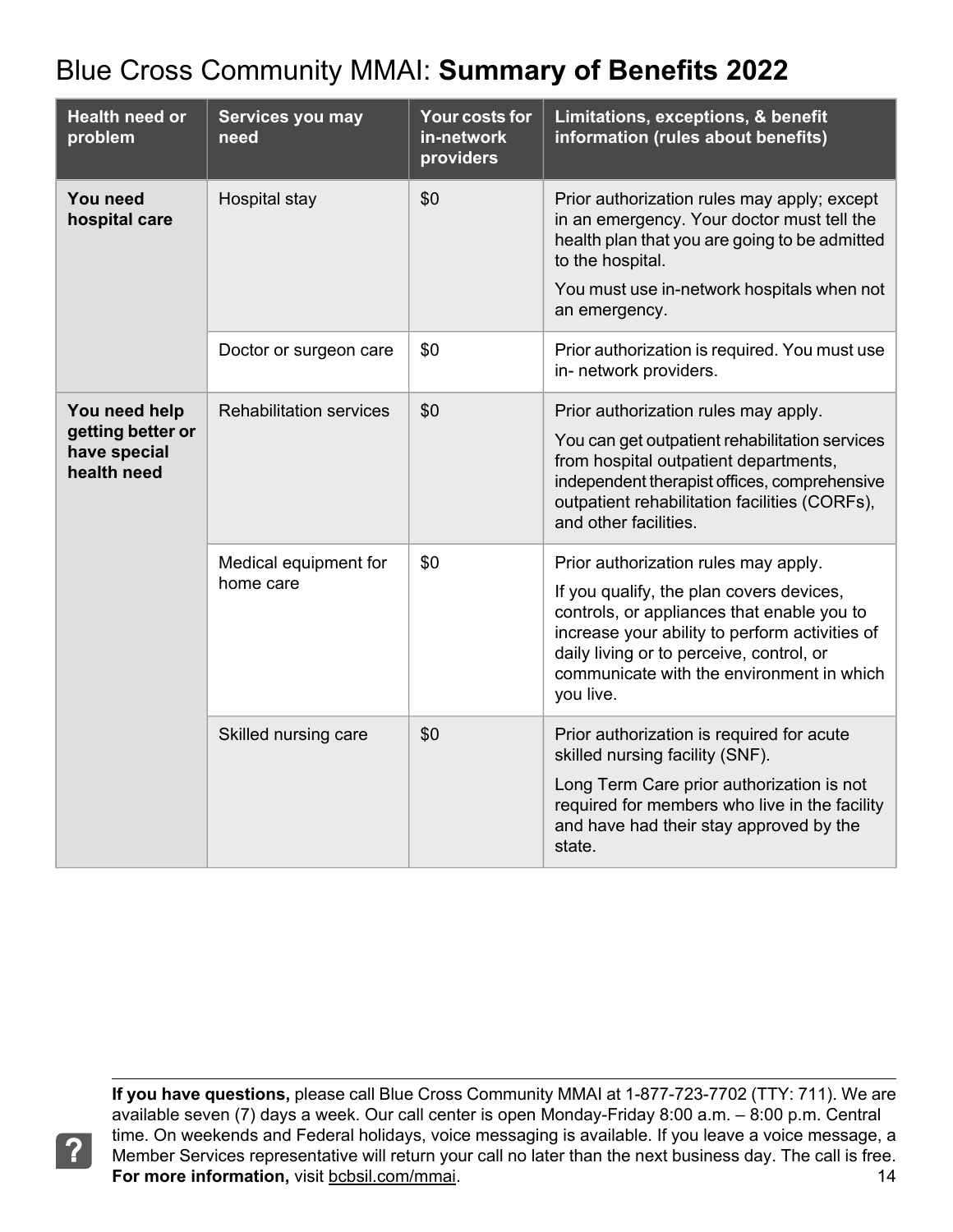| <b>Health need or</b><br>problem | <b>Services you may</b><br>need | Your costs for<br>in-network<br>providers | Limitations, exceptions, & benefit<br>information (rules about benefits)                                                                                                                                                                                                                                                                                                                                                           |
|----------------------------------|---------------------------------|-------------------------------------------|------------------------------------------------------------------------------------------------------------------------------------------------------------------------------------------------------------------------------------------------------------------------------------------------------------------------------------------------------------------------------------------------------------------------------------|
| You need eye<br>care             | Eye exams                       | \$0                                       | Limited to one routine eye exam every year.<br>You must use in-network vision care<br>providers.                                                                                                                                                                                                                                                                                                                                   |
|                                  | Glasses or contact<br>lenses    | \$0                                       | Limited to one pair of eyeglasses lenses and/<br>or eyeglass frames every two years.<br>Additional eyewear benefit of \$130 upgrade<br>towards non-standard frames every two<br>years.<br>Routine contact lenses not covered.<br>Medically required contact lenses are<br>covered with prior authorization.                                                                                                                        |
| You need dental<br>care          | Dental check-ups                | \$0                                       | Preventative services include: two oral<br>exams, two preventative cleanings, one<br>fluoride treatment, and one x-ray offered<br>every year.<br>The plan offers an \$800 allowance as a<br>supplemental benefit each year to help pay<br>for dental services that would NOT otherwise<br>be covered by Medicare or Medicaid.<br>You must use in-network dental providers.<br>For a detailed list, please call Member<br>Services. |

**If you have questions,** please call Blue Cross Community MMAI at 1-877-723-7702 (TTY: 711). We are available seven (7) days a week. Our call center is open Monday-Friday 8:00 a.m. – 8:00 p.m. Central time. On weekends and Federal holidays, voice messaging is available. If you leave a voice message, a Member Services representative will return your call no later than the next business day. The call is free. **For more information,** visit [bcbsil.com/mmai](https://www.bcbsil.com/mmai). 15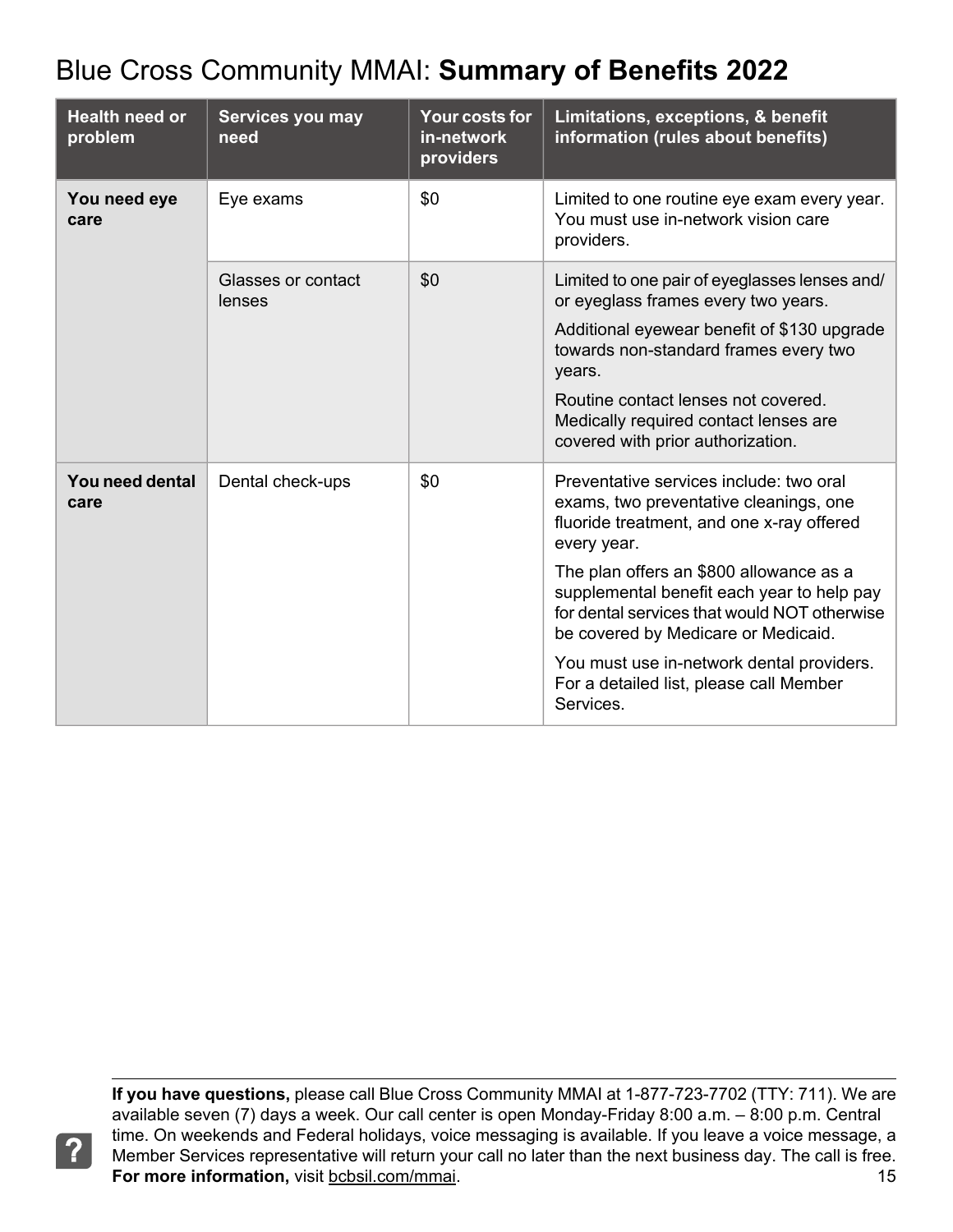| Health need or<br>problem                                                   | Services you may<br>need                | Your costs for<br>in-network<br>providers | Limitations, exceptions, & benefit<br>information (rules about benefits)                                                                                                                                                                                                                   |
|-----------------------------------------------------------------------------|-----------------------------------------|-------------------------------------------|--------------------------------------------------------------------------------------------------------------------------------------------------------------------------------------------------------------------------------------------------------------------------------------------|
| You need<br>hearing/auditory<br>services                                    | Hearing screenings                      | \$0                                       | The plan covers hearing and balance tests<br>done by your provider. These tests tell you<br>whether you need medical treatment. They<br>are covered as outpatient care when you get<br>them from a physician, audiologist, or other<br>qualified provider.                                 |
|                                                                             | Hearing aids                            | \$0                                       | Hearing Aids require prior authorization. The<br>plan also covers the following:<br>• One pair of hearing aids every three<br>years<br>Hearing aids should include the following<br>services:<br>∘ Fitting/evaluation for a hearing aid<br>• Hearing aid counseling                        |
| You have a<br>chronic<br>condition, such<br>as diabetes or<br>heart disease | Services to help<br>manage your disease | \$0                                       | Services will be included as part of your care<br>plan.                                                                                                                                                                                                                                    |
|                                                                             | Diabetes supplies and<br>services       | \$0                                       | Preferred product is limited to diabetic testing<br>supplies (meters, strips, and lancets)<br>obtained through the pharmacy and limited<br>to LifeScan branded products (OneTouch<br>Verio Flex, OneTouch Verio Reflect, One<br>Touch Verio, OneTouch Ultra Mini and<br>OneTouch Ultra 2). |
|                                                                             |                                         |                                           | Approval will be required for all other diabetic<br>testing supplies (meters, strips and lancets).<br>All test strips will also be subject to a quantity<br>limit of 204 per 30 days.                                                                                                      |
|                                                                             |                                         |                                           | Continuous Glucose Monitoring (CGM)<br>products obtained through the pharmacy are<br>subject to Prior Authorization.                                                                                                                                                                       |

**If you have questions,** please call Blue Cross Community MMAI at 1-877-723-7702 (TTY: 711). We are available seven (7) days a week. Our call center is open Monday-Friday 8:00 a.m. – 8:00 p.m. Central time. On weekends and Federal holidays, voice messaging is available. If you leave a voice message, a Member Services representative will return your call no later than the next business day. The call is free. **For more information,** visit [bcbsil.com/mmai](https://www.bcbsil.com/mmai). 16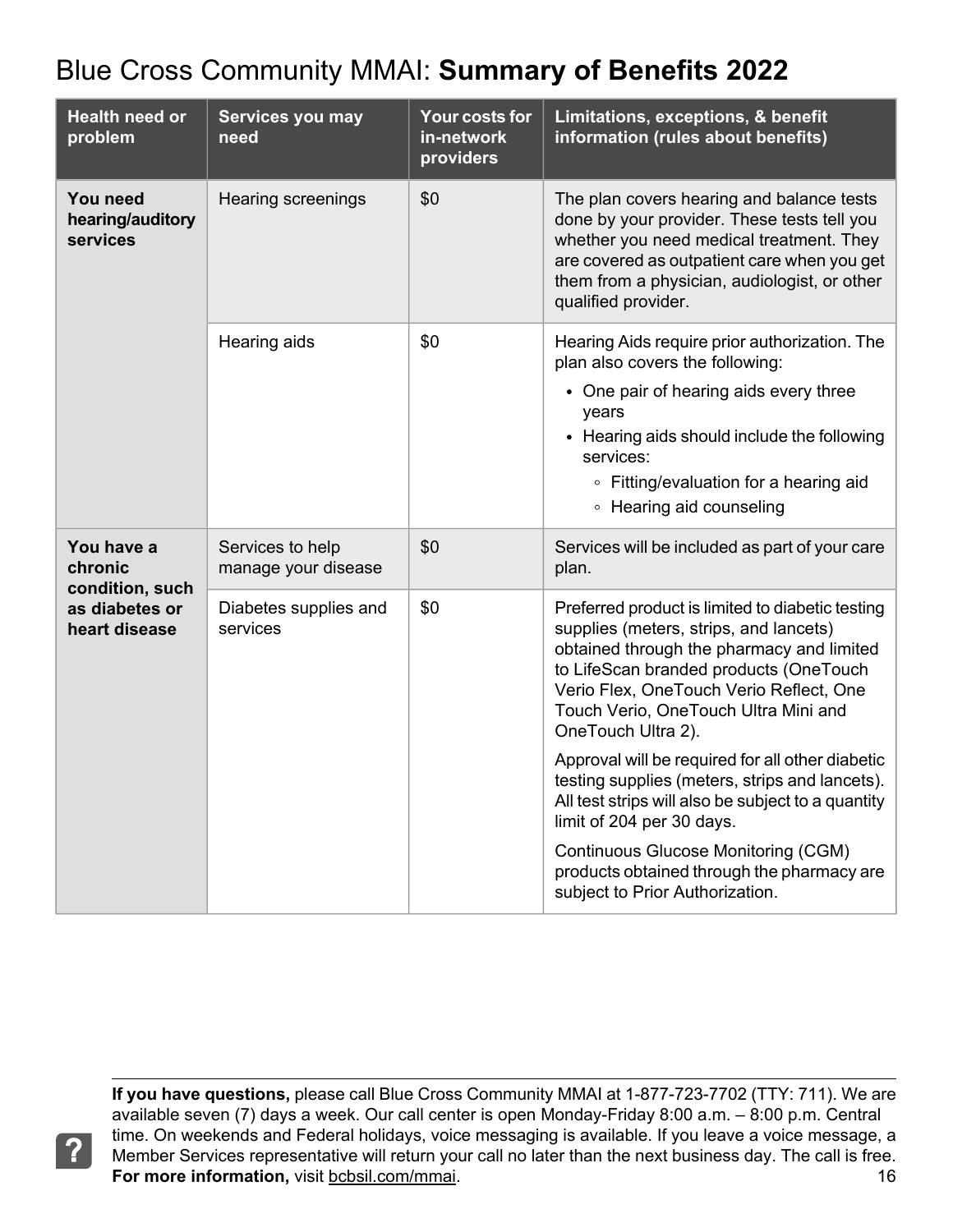| <b>Health need or</b><br>problem                   | Services you may<br>need                                    | <b>Your costs for</b><br>in-network<br>providers | Limitations, exceptions, & benefit<br>information (rules about benefits)                                                                                                                                                                                                                                                                                                                                                                                                                                              |
|----------------------------------------------------|-------------------------------------------------------------|--------------------------------------------------|-----------------------------------------------------------------------------------------------------------------------------------------------------------------------------------------------------------------------------------------------------------------------------------------------------------------------------------------------------------------------------------------------------------------------------------------------------------------------------------------------------------------------|
| You have a<br>mental health<br>condition           | Mental or behavioral<br>health services                     | \$0                                              | Prior authorization rules may apply. You must<br>use in-network providers.<br>For a detailed list of services that require a<br>prior authorization, please call our Member<br>Services.<br>The plan will cover medically necessary crisis<br>services including Mobile Crisis Response<br>(MCR) and Crisis Stabilization.<br>Federally Qualified Health Center (FQHC),<br>and Rural Health Clinic (RHC) setting are<br>covered. Please refer to the emergency and<br>hospital care sections for additional guidance. |
| You have a<br>substance<br>abuse problem           | Substance abuse<br>services                                 | \$0                                              | Prior authorization rules may apply. You must<br>use in-network providers.<br>For a detailed list of services that require a<br>prior authorization, please call our Member<br>Services.                                                                                                                                                                                                                                                                                                                              |
| You need<br>long-term<br>mental health<br>services | Inpatient care for people<br>who need mental health<br>care | \$0                                              | Prior authorization rules may apply. You must<br>use in-network providers<br>For a detailed list of services that require a<br>prior authorization, please call our Member<br>Services.                                                                                                                                                                                                                                                                                                                               |

**If you have questions,** please call Blue Cross Community MMAI at 1-877-723-7702 (TTY: 711). We are available seven (7) days a week. Our call center is open Monday-Friday 8:00 a.m. – 8:00 p.m. Central time. On weekends and Federal holidays, voice messaging is available. If you leave a voice message, a Member Services representative will return your call no later than the next business day. The call is free. **For more information,** visit [bcbsil.com/mmai](https://www.bcbsil.com/mmai). 17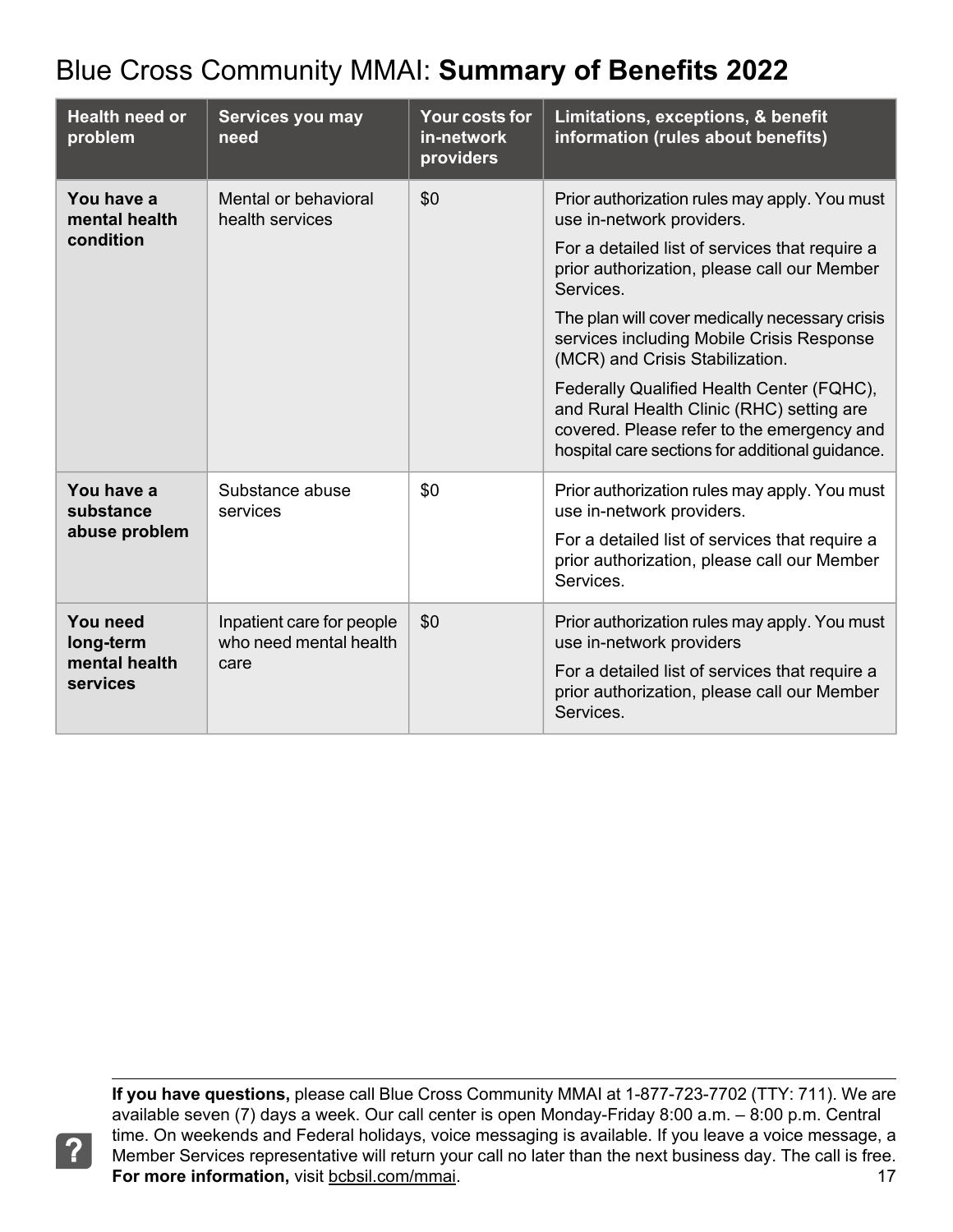| <b>Health need or</b><br>problem | Services you may<br>need         | Your costs for<br>in-network<br>providers | Limitations, exceptions, & benefit<br>information (rules about benefits)                                                                                    |
|----------------------------------|----------------------------------|-------------------------------------------|-------------------------------------------------------------------------------------------------------------------------------------------------------------|
| You need<br>durable medical      | Wheelchairs                      | \$0                                       | Prior authorization rules may apply. You must<br>use in-network providers.                                                                                  |
| equipment<br>(DME)               |                                  |                                           | Prior authorization is not needed if receiving<br>waiver services and this service has been<br>identified as part of the member's approved<br>service plan. |
|                                  | <b>Nebulizers</b>                | \$0                                       | Prior authorization rules may apply. You must<br>use in-network providers.                                                                                  |
|                                  |                                  |                                           | Prior authorization is not needed if receiving<br>waiver services and this service has been<br>identified as part of the member's approved<br>service plan. |
|                                  | Crutches                         | \$0                                       | Prior authorization rules may apply. You must<br>use in-network providers.                                                                                  |
|                                  |                                  |                                           | Prior authorization is not needed if receiving<br>waiver services and this service has been<br>identified as part of the member's approved<br>service plan. |
|                                  | Walkers                          | \$0                                       | Prior authorization rules may apply. You must<br>use in-network providers.                                                                                  |
|                                  |                                  |                                           | Prior authorization is not needed if receiving<br>waiver services and this service has been<br>identified as part of the member's approved<br>service plan. |
|                                  | Oxygen equipment and<br>supplies | \$0                                       | Prior authorization rules may apply. You must<br>use in-network providers.                                                                                  |
|                                  |                                  |                                           | Prior authorization is not needed if receiving<br>waiver services and this service has been<br>identified as part of the member's approved<br>service plan. |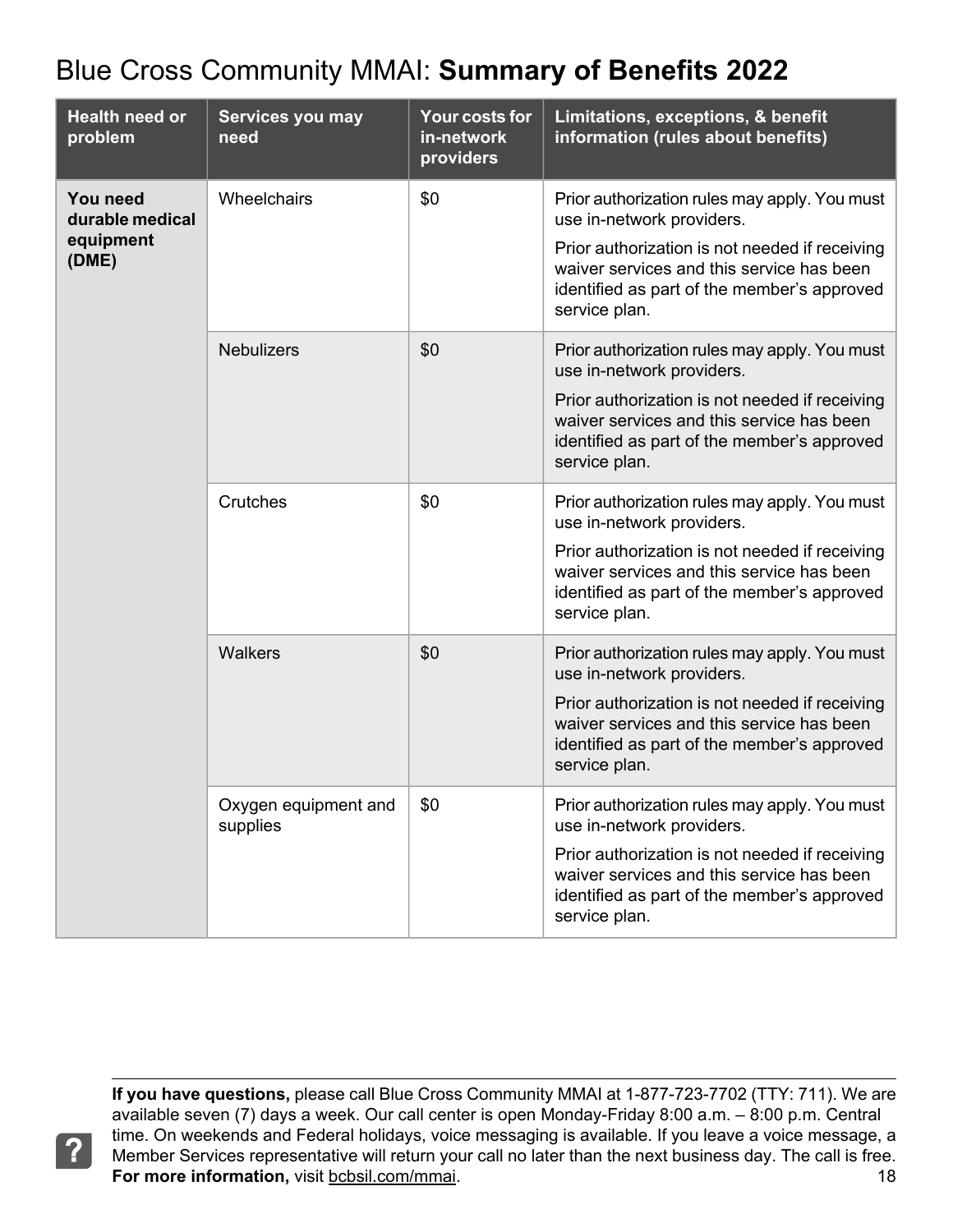| <b>Health need or</b><br>problem | Services you may<br>need                                                                                                          | Your costs for<br>in-network<br>providers | Limitations, exceptions, & benefit<br>information (rules about benefits)                                                                                                                                                                  |
|----------------------------------|-----------------------------------------------------------------------------------------------------------------------------------|-------------------------------------------|-------------------------------------------------------------------------------------------------------------------------------------------------------------------------------------------------------------------------------------------|
| You need help<br>living at home  | Meals brought to your<br>home                                                                                                     | \$0                                       | Prior authorization rules may apply. You must<br>use in-network providers.<br>Prior authorization is not needed if receiving<br>waiver services and this service has been<br>identified as part of the member's approved<br>service plan. |
|                                  | Home services, such as<br>cleaning or<br>housekeeping                                                                             | \$0                                       | Prior authorization rules may apply. You must<br>use in-network providers.<br>Prior authorization is not needed if receiving<br>waiver services and this service has been<br>identified as part of the member's approved<br>service plan. |
|                                  | Changes to your home,<br>such as ramps and<br>wheelchair access                                                                   | \$0                                       | Prior authorization rules may apply. You must<br>use in-network providers.<br>Prior authorization is not needed if receiving<br>waiver services and this service has been<br>identified as part of the member's approved<br>service plan. |
|                                  | Personal care assistant<br>(You may be able to<br>employ your own<br>assistant. Call Member<br>Services for more<br>information.) | \$0                                       | Prior authorization rules may apply. You must<br>use in-network providers.<br>Prior authorization is not needed if receiving<br>waiver services and this service has been<br>identified as part of the member's approved<br>service plan. |
|                                  | Training to help you get<br>paid or unpaid jobs                                                                                   | \$0                                       | Prior authorization rules may apply. You must<br>use in-network providers.<br>Prior authorization is not needed if receiving<br>waiver services and this service has been<br>identified as part of the member's approved<br>service plan. |
|                                  | Home health care<br>services                                                                                                      | \$0                                       | Prior authorization rules may apply. You must<br>use in-network providers.<br>Prior authorization is not needed if receiving<br>waiver services and this service has been                                                                 |

**If you have questions,** please call Blue Cross Community MMAI at 1-877-723-7702 (TTY: 711). We are available seven (7) days a week. Our call center is open Monday-Friday 8:00 a.m. – 8:00 p.m. Central time. On weekends and Federal holidays, voice messaging is available. If you leave a voice message, a Member Services representative will return your call no later than the next business day. The call is free. **For more information,** visit [bcbsil.com/mmai](https://www.bcbsil.com/mmai). 19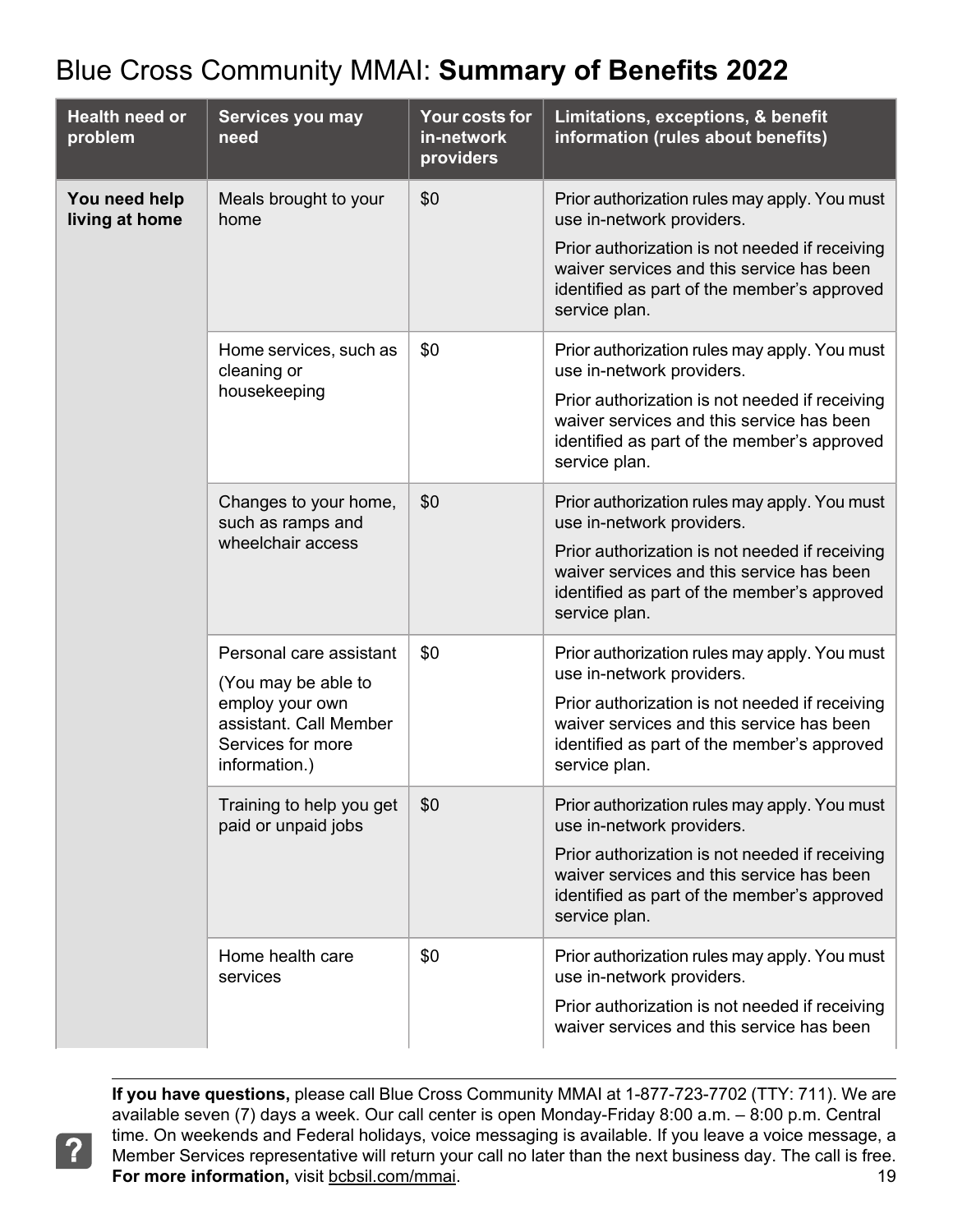| <b>Health need or</b><br>problem                                       | Services you may<br>need                        | Your costs for<br>in-network<br>providers | Limitations, exceptions, & benefit<br>information (rules about benefits)                                                                                                                                                                  |
|------------------------------------------------------------------------|-------------------------------------------------|-------------------------------------------|-------------------------------------------------------------------------------------------------------------------------------------------------------------------------------------------------------------------------------------------|
|                                                                        |                                                 |                                           | identified as part of the member's approved<br>service plan.                                                                                                                                                                              |
|                                                                        | Services to help you live<br>on your own        | \$0                                       | Prior authorization rules may apply. You must<br>use in-network providers.                                                                                                                                                                |
|                                                                        |                                                 |                                           | Prior authorization is not needed if receiving<br>waiver services and this service has been<br>identified as part of the member's approved<br>service plan.                                                                               |
|                                                                        | Adult day services or<br>other support services | \$0                                       | Prior authorization rules may apply. You must<br>use in-network providers.<br>Prior authorization is not needed if receiving<br>waiver services and this service has been<br>identified as part of the member's approved<br>service plan. |
| You need a<br>place to live<br>with people<br>available to help<br>you | Assisted living or other<br>housing services    | \$0                                       | Prior authorization rules may apply. You must<br>use in-network providers.<br>Prior authorization is not needed if receiving<br>waiver services and this service has been<br>identified as part of the member's approved<br>service plan. |
|                                                                        | Nursing home care                               | \$0                                       | Prior authorization rules may apply. You must<br>use in-network providers.<br>Prior authorization is not needed if receiving<br>waiver services and this service has been<br>identified as part of the member's approved<br>service plan. |
| Your caregiver<br>needs some<br>time off                               | Respite care                                    | \$0                                       | Prior authorization rules may apply. Must be<br>on member's approved service plan.                                                                                                                                                        |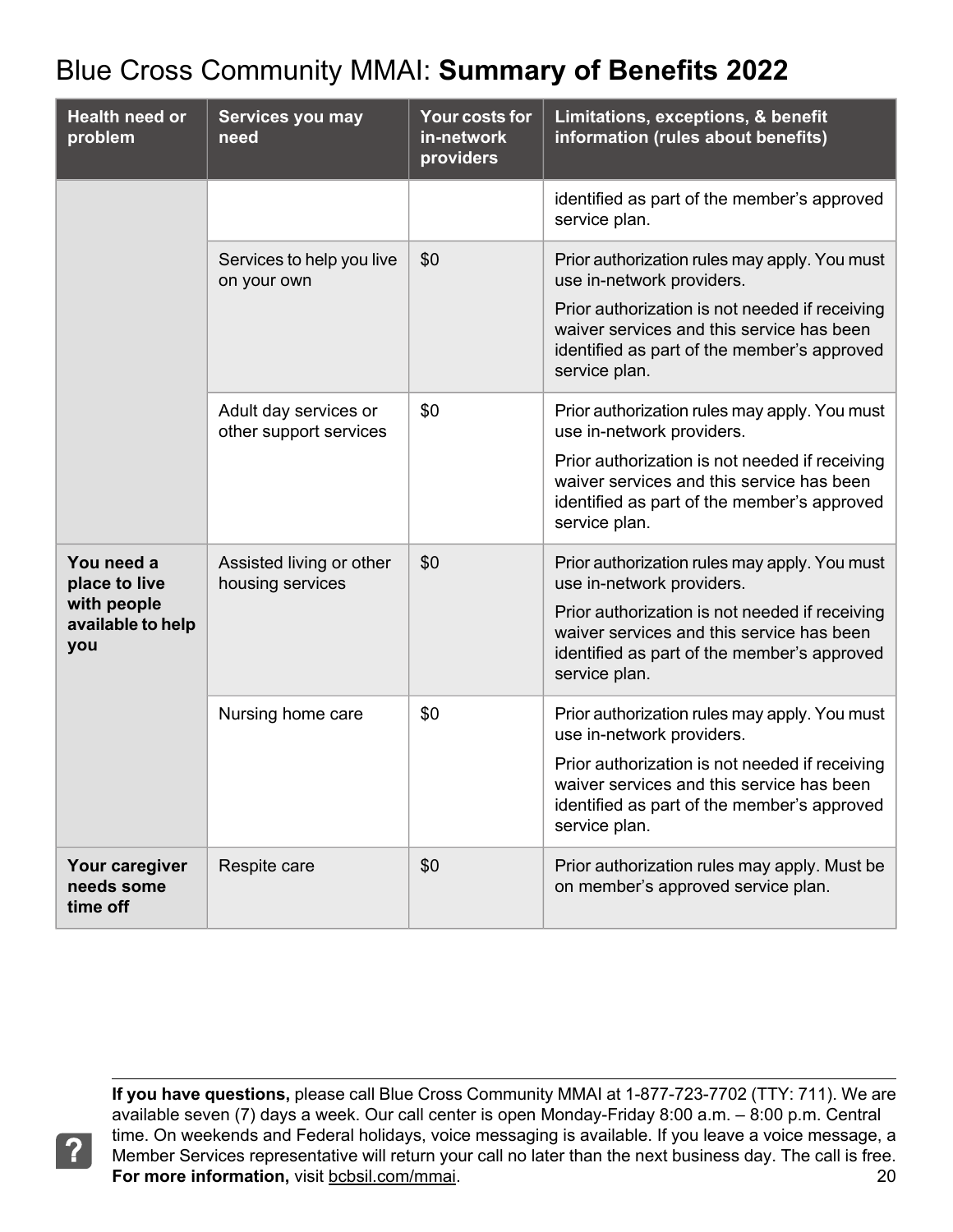| <b>Health need or</b><br>problem         | Services you may<br>need                                                                  | Your costs for<br>in-network<br>providers | Limitations, exceptions, & benefit<br>information (rules about benefits)                                                                                                                                                                                                                                                                                                                                |
|------------------------------------------|-------------------------------------------------------------------------------------------|-------------------------------------------|---------------------------------------------------------------------------------------------------------------------------------------------------------------------------------------------------------------------------------------------------------------------------------------------------------------------------------------------------------------------------------------------------------|
| <b>Additional</b><br>covered<br>services | <b>Cell Phone</b>                                                                         | \$0                                       | Prior authorization required and must be<br>identified as part of your care plan. Eligible<br>for members who do not have reliable access<br>to a telephone.<br>Monthly plan with limited minutes to contact<br>Doctor, Provider, Care Coordinator, or 911<br>emergency services; for eligible members.                                                                                                 |
|                                          | Over-the-counter drugs<br>& supplies $-$<br>Supplemental personal<br>health related items | \$0                                       | The plan covers certain over-the-counter<br>(OTC) products and supplies. The plan will<br>pay up to a \$30 benefit per quarter. Item will<br>be shipped to your address in 7-10 business<br>days. You may make one (1) order each<br>quarter. Unused funds do not carry over.<br><b>Contact BlueCross BlueShield of Illinois'</b><br><b>OTC vendor, Convey Health Solutions, at:</b><br>1-855-891-5274. |
|                                          | <b>Fitness Programs</b>                                                                   | \$0                                       | The plan covers membership in the<br>SilverSneakers® Fitness Program.                                                                                                                                                                                                                                                                                                                                   |
|                                          | Post-Discharge Home<br><b>Delivered Meals</b>                                             | \$0                                       | The plan covers up to 14 home delivered<br>meals after being discharged from a hospital<br>or SNF. Prior authorization rules may apply.                                                                                                                                                                                                                                                                 |
|                                          | <b>Additional Telehealth</b><br>Services through<br><b>MDLIve</b>                         | \$0                                       | The plan covers certain additional telehealth<br>services including those for behavioral health,<br>sore throat, fever, cough, nausea and other<br>non-emergency illnesses through MDLive.<br>You can contact MDLive at 1-888-680-8646<br>or visit the MDLive website at mdlive.com.                                                                                                                    |

#### <span id="page-20-0"></span>**D. Benefits covered outside of Blue Cross Community MMAI**

This is not a complete list. Call Member Services to find out about other services not covered by Blue Cross Community MMAI but available through Medicare or Medicaid.

?

**If you have questions,** please call Blue Cross Community MMAI at 1-877-723-7702 (TTY: 711). We are available seven (7) days a week. Our call center is open Monday-Friday 8:00 a.m. – 8:00 p.m. Central time. On weekends and Federal holidays, voice messaging is available. If you leave a voice message, a Member Services representative will return your call no later than the next business day. The call is free. **For more information,** visit [bcbsil.com/mmai](https://www.bcbsil.com/mmai). 21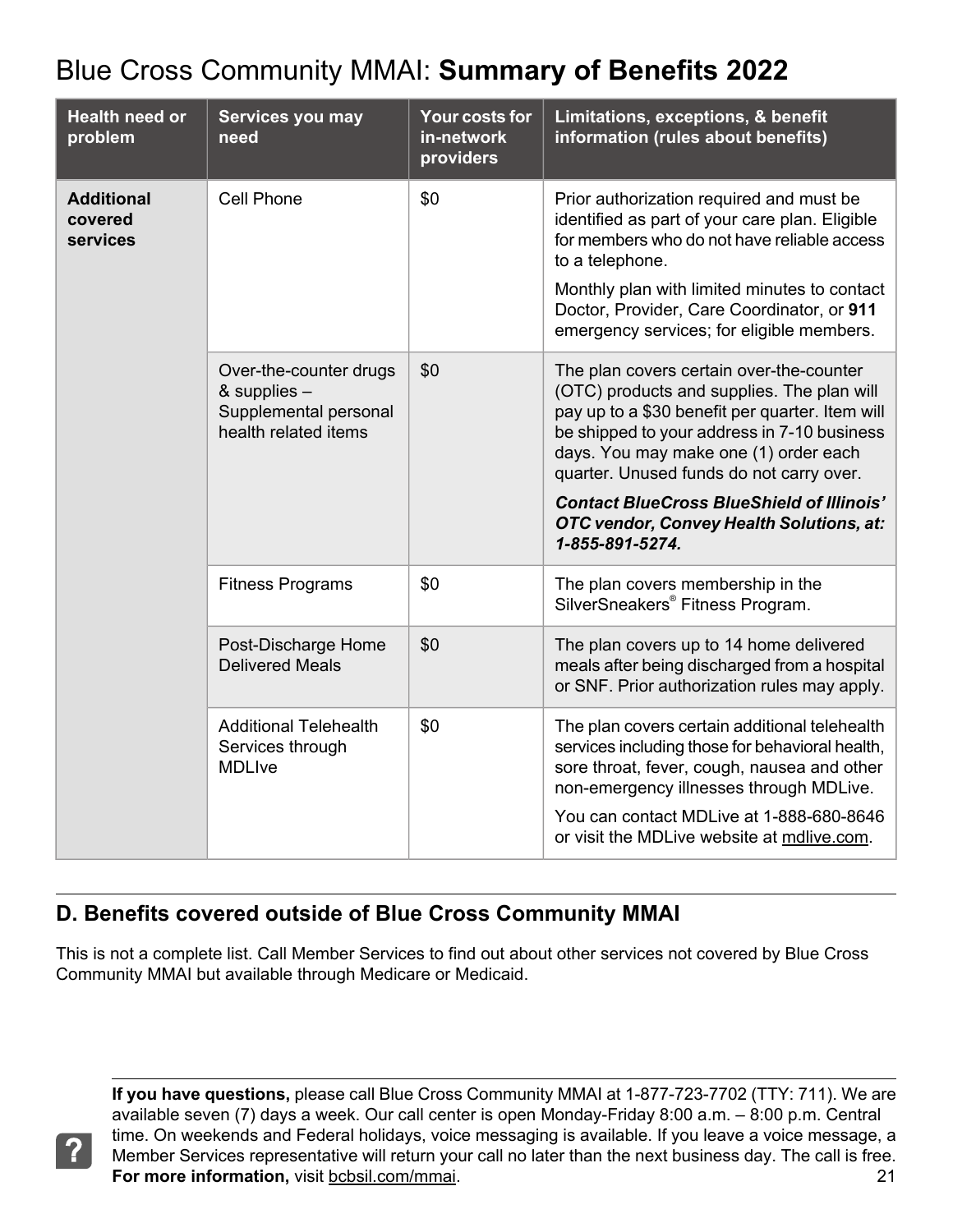| Other services covered by Medicare | Your costs |
|------------------------------------|------------|
| Some hospice care services         | \$0        |

#### <span id="page-21-0"></span>**E. Services that Blue Cross Community MMAI, Medicare, and Medicaid do not cover**

This is not a complete list. Call Member Services to find out about other excluded services.

#### **Services not covered by Blue Cross Community MMAI, Medicare, or Medicaid**

Services that are provided in a State Facility operated as a psychiatric hospital as a result of a forensic commitment.

Services that are provided through a Local Education Agency (LEA).

Experimental or investigational in nature.

Services that are provided without a required referral or prior authorization.

<span id="page-21-1"></span>Medical and surgical services that are provided solely for cosmetic purposes.

#### **F. Your rights as a member of the plan**

As a member of Blue Cross Community MMAI, you have certain rights. You can exercise these rights without being punished. You can also use these rights without losing your health care services. We will tell you about your rights at least once a year. For more information on your rights, please read the *Member Handbook*. Your rights include, but are not limited to, the following:

- **You have a right to respect, fairness, and dignity.** This includes the right to:
	- ∘ Get covered services without concern about race, ethnicity, national origin, religion, gender, age, mental or physical disability, sexual orientation, genetic information, ability to pay, or ability to speak English.
	- $\circ$  Get information in other formats (e.g., large print, braille, audio).
	- Be free from any form of physical restraint or seclusion.
	- Not be billed by providers.
- **You have the right to get information about your health care.** This includes information on treatment and your treatment options. This information should be in a format you can understand. These rights include getting information on:
	- Description of the services we cover
	- How to get services
	- How much services will cost you
	- Names of health care providers and care managers
- **You have the right to make decisions about your care, including refusing treatment.** This includes the right to:

**If you have questions,** please call Blue Cross Community MMAI at 1-877-723-7702 (TTY: 711). We are available seven (7) days a week. Our call center is open Monday-Friday 8:00 a.m. – 8:00 p.m. Central time. On weekends and Federal holidays, voice messaging is available. If you leave a voice message, a Member Services representative will return your call no later than the next business day. The call is free. **For more information,** visit [bcbsil.com/mmai](https://www.bcbsil.com/mmai). 22

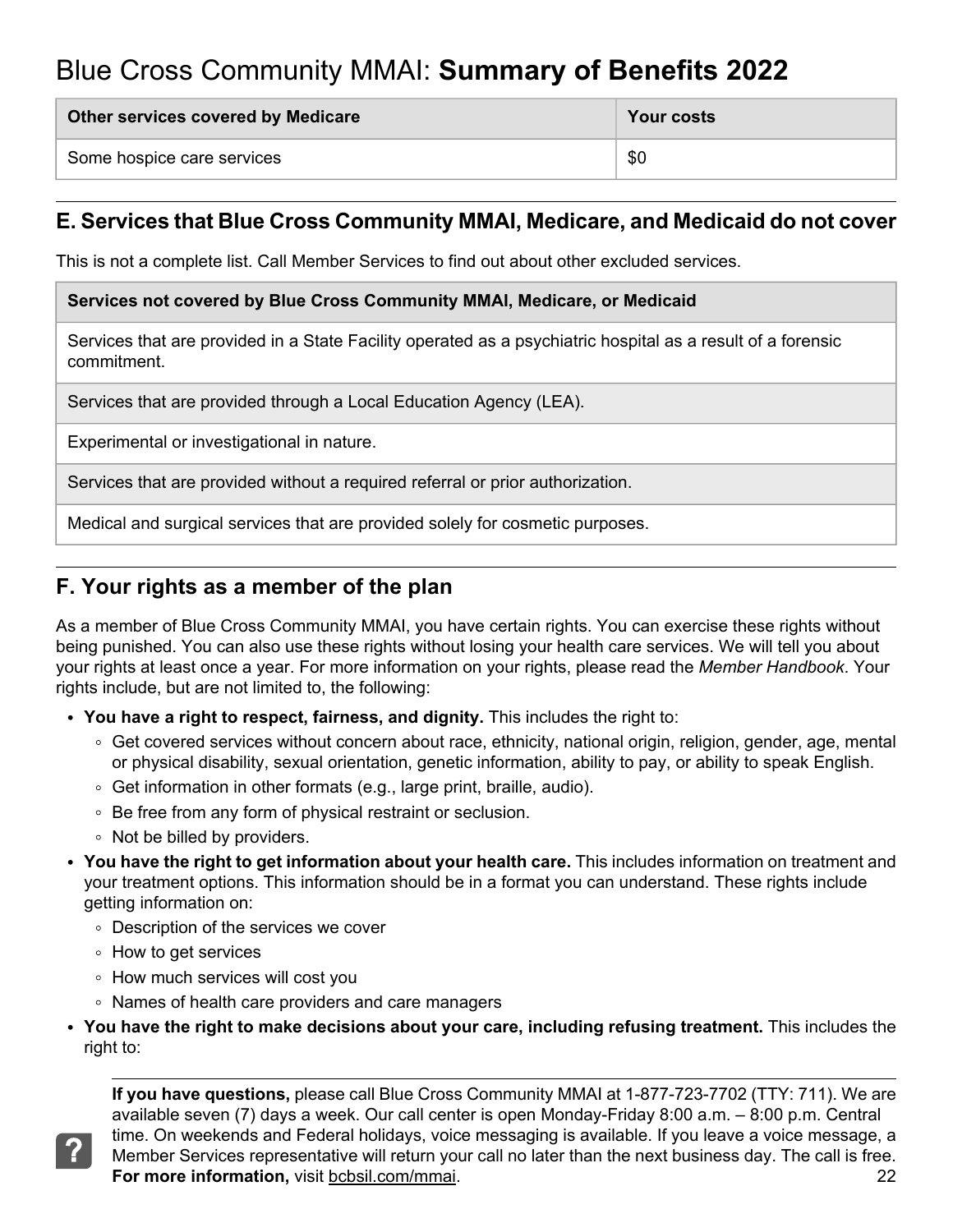- Choose a Primary Care Provider (PCP) and change your PCP at any time during the year.
- Use a women's health care provider without a referral.
- Get your covered services and drugs quickly.
- $\circ$  Know about all treatment options, no matter what they cost or whether they are covered.
- Refuse treatment, even if your doctor advises against it.
- Stop taking medicine.
- Ask for a second opinion. Blue Cross Community MMAI will pay for the cost of your second opinion visit.
- You have the right to timely access to care that does not have any communication or physical access **barriers.** This includes the right to:
	- Get timely medical care.
	- ∘ Get in and out of a health care provider's office. This means barrier free access for people with disabilities, in accordance with the Americans with Disabilities Act.
	- $\circ$  Have interpreters to help with communication with your doctors and your health plan.
- **You have the right to emergency and urgent care when you need it.** This means you have the right to:
	- Get emergency services without prior approval in an emergency.
	- Use an out-of-network, urgent or emergency care provider, when necessary.
- **You have a right to confidentiality and privacy.** This includes the right to:
	- Ask for and get a copy of your medical records in a way that you can understand and ask for your records to be changed or corrected.
	- Have your personal health information kept private.
- **You have the right to make complaints about your covered services or care.** This includes the right to:
	- File a complaint or grievance against us or our providers.
	- Ask for a state fair hearing.
	- Get a detailed reason for why services were denied.

<span id="page-22-0"></span>For more information about your rights, you can read the Blue Cross Community MMAI Member Handbook. If you have questions, you can also call Blue Cross Community MMAI Member Services at **1-877-723-7702** (TTY: 711). We are available seven (7) days a week. Our call center is open Monday-Friday 8:00 a.m. – 8:00 p.m. Central time. On weekends and Federal holidays, voice messaging is available. If you leave a voice message, a Member Services representative will return your call no later than the next business day. The call is free.

#### **G. How to file a complaint or appeal a denied service**

If you have a complaint or think Blue Cross Community MMAI should cover something we denied, call Blue Cross Community MMAI at 1-877-723-7702 (TTY: 711). We are available seven (7) days a week. Our call center is open Monday-Friday 8:00 a.m. – 8:00 p.m. Central time. On weekends and Federal holidays, voice messaging is available. If you leave a voice message, a Member Services representative will return your call no later than the next business day. The call is free. You may be able to appeal our decision.

For questions about complaints and appeals, you can read Chapter 9 of the Blue Cross Community MMAI *Member Handbook*. You can also call Blue Cross Community MMAI Member Services.

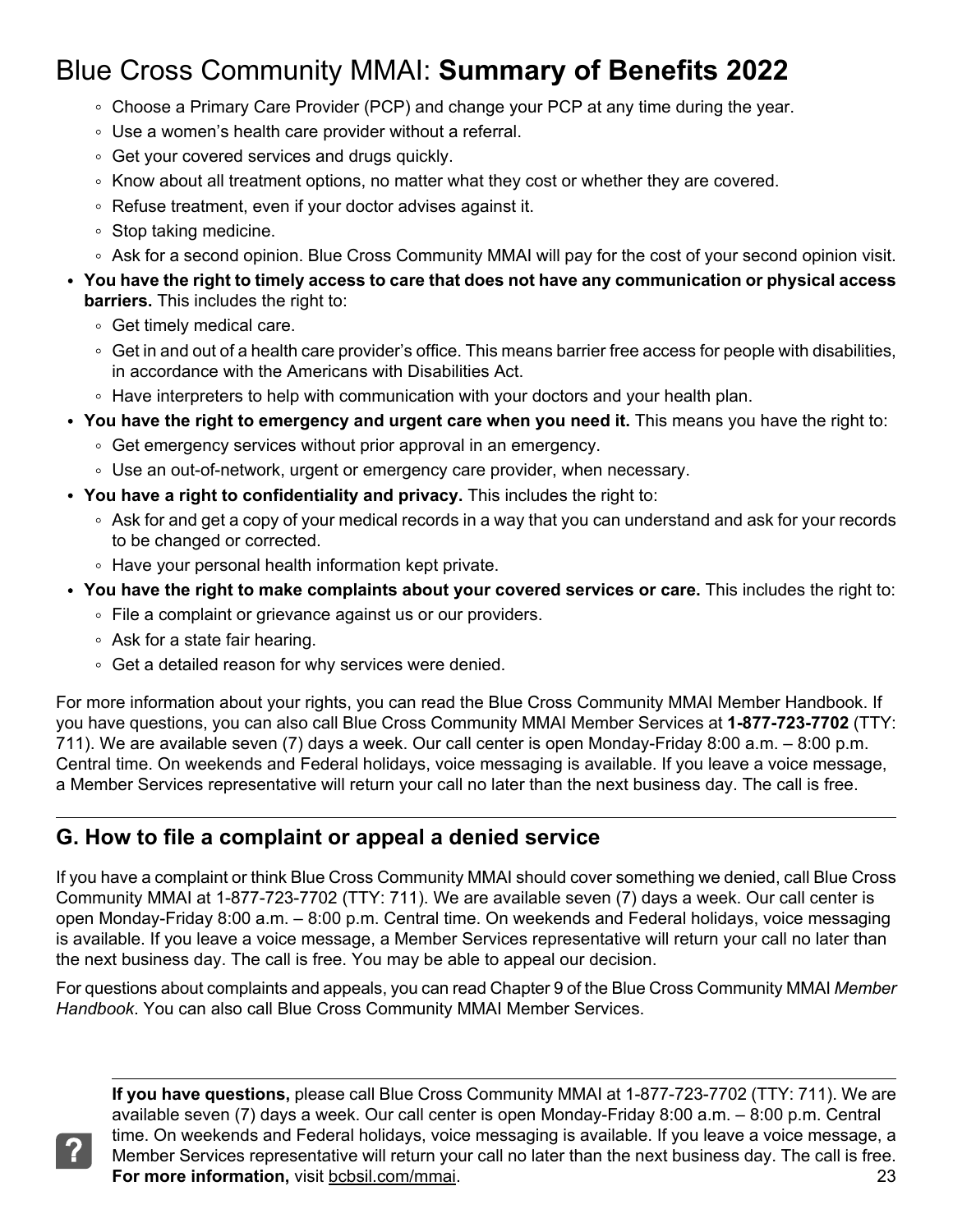#### <span id="page-23-0"></span>**H. What to do if you suspect fraud**

?

Most health care professionals and organizations that provide services are honest. Unfortunately, there may be some who are dishonest.

If you think a doctor, hospital or other pharmacy is doing something wrong, please contact us.

- Call us at Blue Cross Community MMAI Member Services at **1-877-723-7702** (TTY: **711**) Our call center is open Monday 8:00 a.m. – 8:00 p.m. Central time. On weekends and Federal holidays, voice messaging is available. If you leave a voice message, a Member Services representative will return your call no later than the next business day. The call is free.
- Or, call Medicare at 1-800-MEDICARE (1-800-633-4227). TTY users should call 1-877-486-2048. You can call these numbers for free, 24 hours a day, 7 days a week.
- Call the State of Illinois Fraud Hotline at **1-844-453-7283**. You can call the number for free, 24 hours a day, seven (7) days a week.

**If you have questions,** please call Blue Cross Community MMAI at 1-877-723-7702 (TTY: 711). We are available seven (7) days a week. Our call center is open Monday-Friday 8:00 a.m. – 8:00 p.m. Central time. On weekends and Federal holidays, voice messaging is available. If you leave a voice message, a Member Services representative will return your call no later than the next business day. The call is free. **For more information,** visit [bcbsil.com/mmai](https://www.bcbsil.com/mmai). 24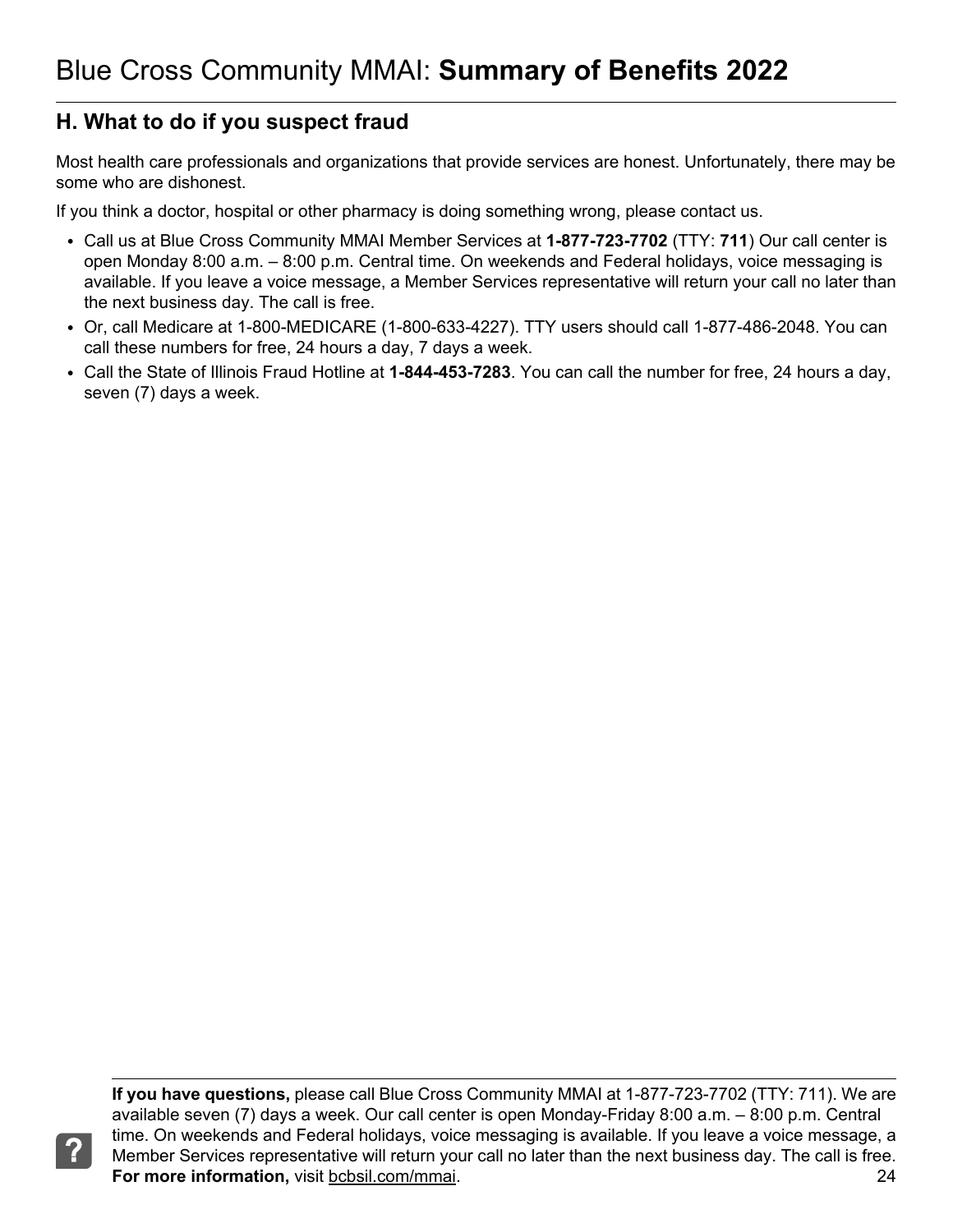Blue Cross and Blue Shield of Illinois complies with applicable Federal civil rights laws and does not discriminate on the basis of race, color, national origin, age, disability, or sex. Blue Cross and Blue Shield of Illinois does not exclude people or treat them differently because of race, color, national origin, age, disability, or sex.

Blue Cross and Blue Shield of Illinois:

- Provides free aids and services to people with disabilities to communicate effectively with us, such as:
	- Qualified sign language interpreters
	- Written information in other formats (large print, audio, accessible electronic formats, other formats)
- Provides free language services to people whose primary language is not English, such as:
	- Qualified interpreters
	- Information written in other languages

If you need these services, contact Civil Rights Coordinator.

If you believe that Blue Cross and Blue Shield of Illinois has failed to provide these services or discriminated in another way on the basis of race, color, national origin, age, disability, or sex, you can file a grievance with: Civil Rights Coordinator, Office of Civil Rights Coordinator, 300 E. Randolph St., 35<sup>th</sup> floor, Chicago, Illinois 60601, 1-855-664-7270, TTY/TDD: 1-855-661-6965, Fax: 1-855-661-6960, [Civilrightscoordinator@hcsc.net.](mailto:Civilrightscoordinator@hcsc.net) You can file a grievance in person or by mail, fax, or email. If you need help filing a grievance, Civil Rights Coordinator is available to help you.

You can also file a civil rights complaint with the U.S. Department of Health and Human Services, Office for Civil Rights, electronically through the Office for Civil Rights Complaint Portal, available at [https://ocrportal.hhs.gov/](https://ocrportal.hhs.gov/ocr/portal/lobby.jsf)  [ocr/portal/lobby.jsf](https://ocrportal.hhs.gov/ocr/portal/lobby.jsf), or by mail or phone at:

> U.S. Department of Health and Human Services 200 Independence Avenue, SW Room 509F, HHH Building Washington, D.C. 20201

1-800-368-1019, 800-537-7697 (TDD)

Complaint forms are available at <http://www.hhs.gov/ocr/office/file/index.html>.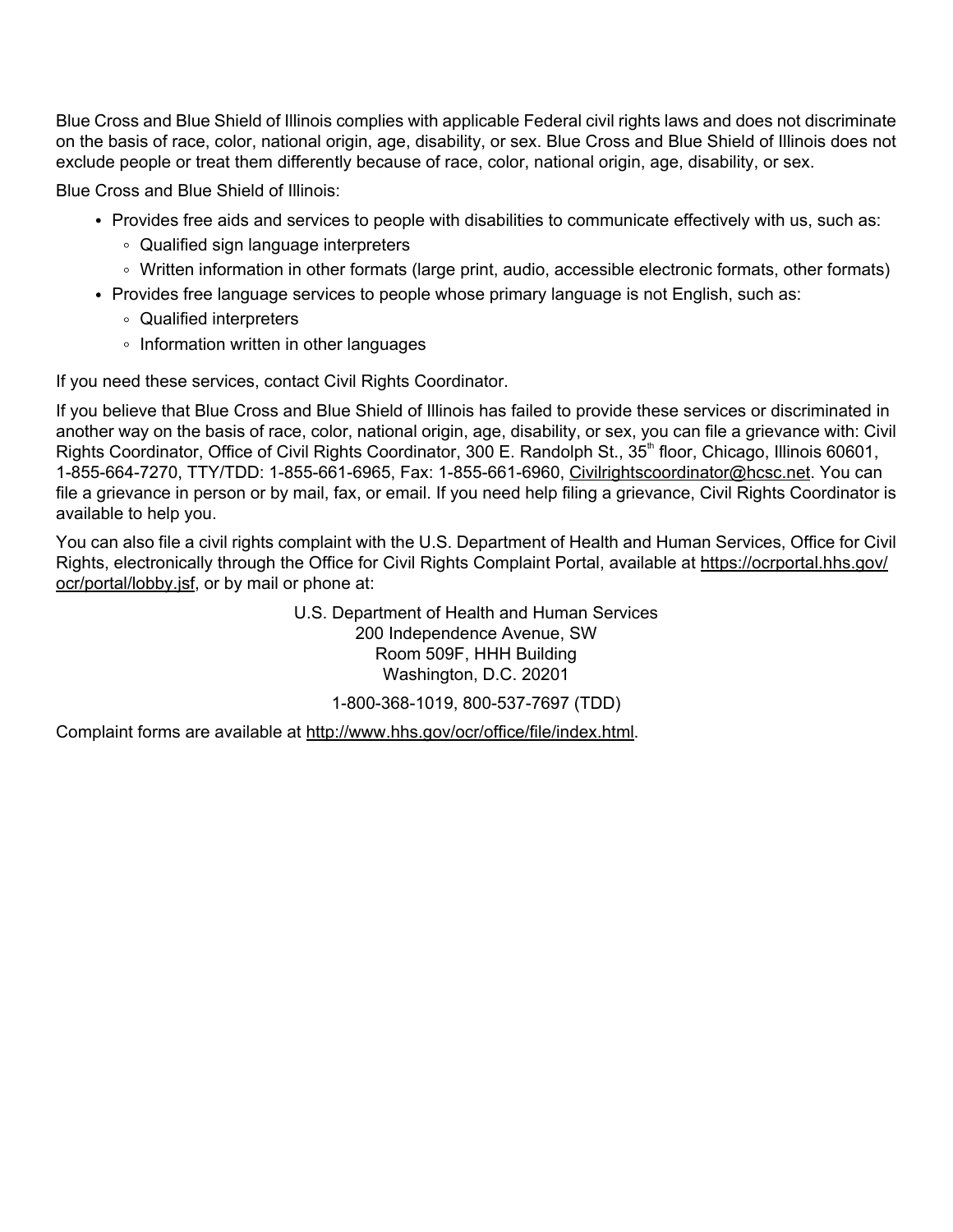ATTENTION: If you speak English, language assistance services, free of charge, are available to you. Call 1-877-723-7702 (TTY: 711).

ATENCIÓN: si habla español, tiene a su disposición servicios gratuitos de asistencia lingüística. Llame al 1-877-723-7702 (TTY: 711).

UWAGA: Jeżeli mówisz po polsku, możesz skorzystać z bezpłatnej pomocy językowej. Zadzwoń pod numer 1-877-723-7702 (TTY: 711)

注意:如果您使用繁體中文,您可以免費獲得語言援助服務。請致電 1-877-723-7702(TTY:711)。

주의: 한국어를 사용하시는 경우, 언어 지원 서비스를 무료로 이용하실 수 있습니다. 1-877-723-7702 (TTY: 711) 번으로 전화해 주십시오

PAUNAWA: Kung nagsasalita ka ng Tagalog, maaari kang gumamit ng mga serbisyo ng tulong sa wika nang walang bayad. Tumawag sa 1-877-723-7702 (TTY: 711).

> ملحوظة: إذا كنت تتحدث اذكر اللغة، فإن خدمات المساعدة اللغوية تتوافر لك بالمجان. اتصل برقم 1-877-723-7702 (رقم هاتف الصم والبكم: 711).

ВНИМАНИЕ: Если вы говорите на русском языке, то вам доступны бесплатные услуги перевода. Звоните 1-877-723-7702 (телетайп: 711).

ચુના: જો તમેજરાતી બોલતા હો, તો િન:લ્કુભાષા સહાય સેવાઓ તમારા માટઉપલબ્ધ છ. ફોન કરો 1-877-723-7702 (TTY: 711).

 توجه: اگر به زبان فارسی گفتگو می کنید، تسهیالت زبانی بصورت رایگان برای شما فراهم می باشد. با 1-877-723-7702 (711 :TTY( تماس بگیرید.

CHÚ Ý: Nếu bạn nói Tiếng Việt, có các dịch vụ hỗ trợ ngôn ngữ miễn phí dành cho bạn. Gọi số 1-877-723-7702 (TTY: 711).

ATTENZIONE: In caso la lingua parlata sia l'italiano, sono disponibili servizi di assistenza linguistica gratuiti. Chiamare il numero 1-877-723-7702 (TTY: 711).

ध्यान दें: यदि आप हिंदी बोलतेहैं तो आपकेलिए मुफ्त मेंभाषा सहायता सेवाएंउपलब्ध हैं। 1-877-723-7702 (TTY: 711) पर कॉल करें।

ATTENTION : Si vous parlez français, des services d'aide linguistique vous sont proposés gratuitement. Appelez le 1-877-723-7702 (ATS : 711).